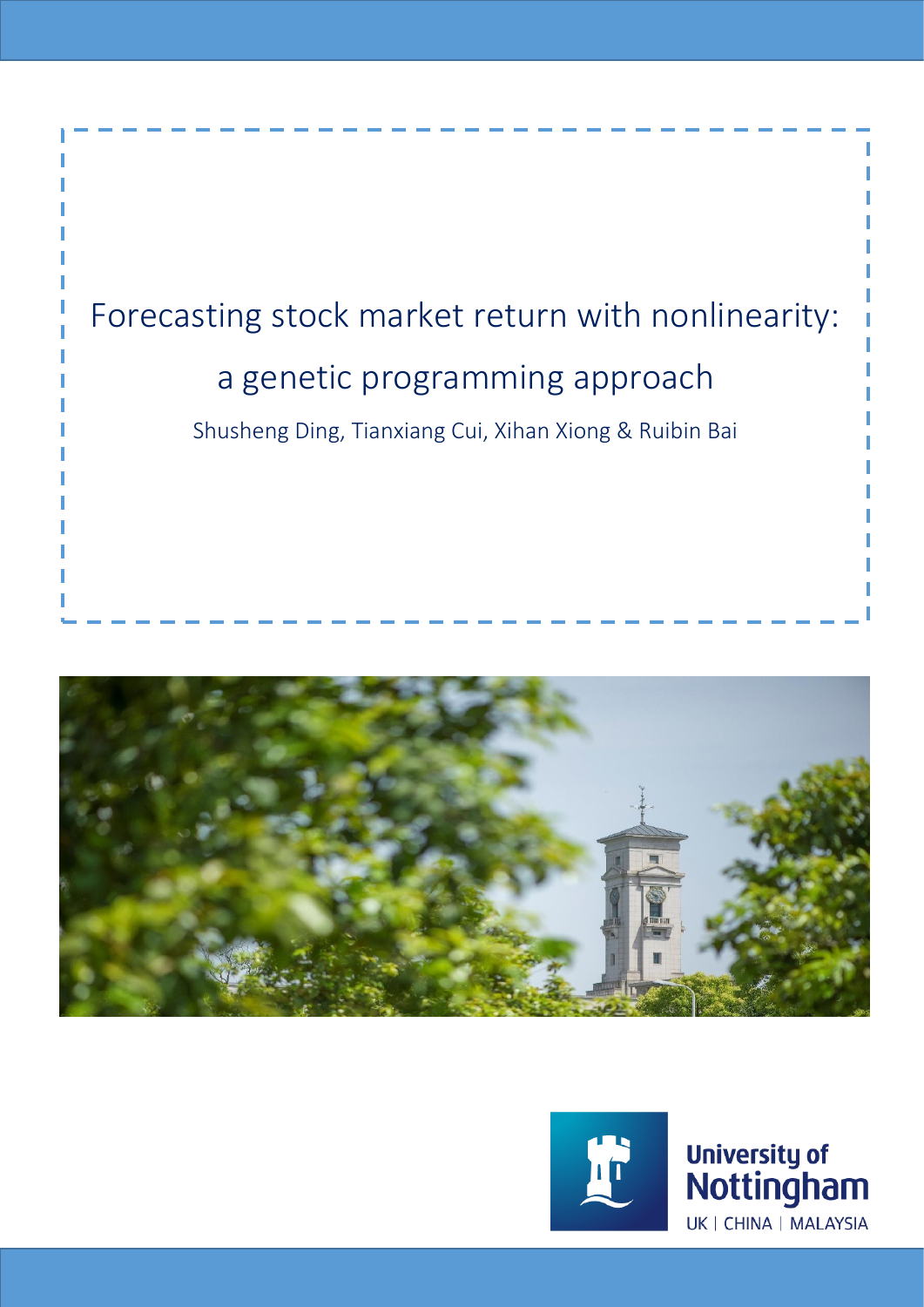University of Nottingham Ningbo China, 199 Taikang East Road, Ningbo, 315100, Zhejiang, China.

First published 2020

This work is made available under the terms of the Creative Commons Attribution 4.0 International License: <http://creativecommons.org/licenses/by/4.0>

The work is licenced to the University of Nottingham Ningbo China under the Global University Publication Licence: [https://www.nottingham.edu.cn/en/library/documents/research](https://www.nottingham.edu.cn/en/library/documents/research-support/global-university-publications-licence.pdf)[support/global-university-publications-licence.pdf](https://www.nottingham.edu.cn/en/library/documents/research-support/global-university-publications-licence.pdf)

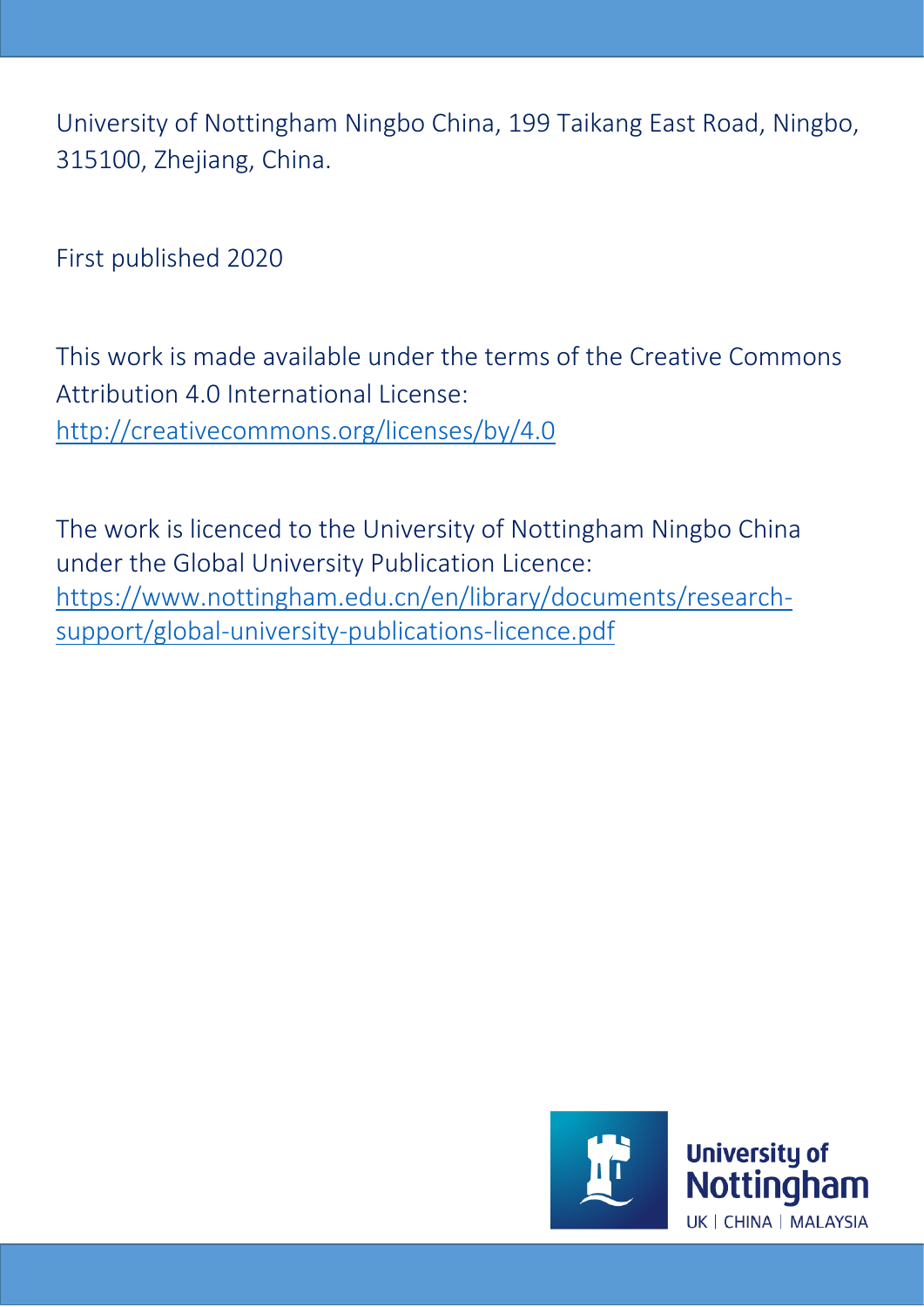# Forecasting Stock Market Return with Nonlinearity: A Genetic Programming Approach

Shusheng Ding · Tianxiang Cui · Xihan Xiong · Ruibin Bai

Received: date / Accepted: date

Abstract The issue whether return in the stock market is predictable remains ambiguous. This paper attempts to establish new return forecasting models in order to contribute on addressing this issue. In contrast to existing literatures, we first reveal that the model forecasting accuracy can be improved through better model specification without adding any new variables. Instead of having a unified return forecasting model, we argue that stock markets in different countries shall have different forecasting models. Furthermore, we adopt an evolutionary procedure called Genetic Programming (GP), to develop our new models with nonlinearity. Our newly-developed forecasting models are testified to be more accurate than traditional AR-family models. More importantly, the trading strategy we propose based on our forecasting models has been verified to be highly profitable in different types of stock markets in terms of stock index futures trading.

Keywords return forecasting · nonlinear models · genetic programming

### 1 Introduction

A crucial question for open discussions in finance is whether future stock returns are predictable (see Fama [1970\)](#page-21-0), and this issue is also controversial (e.g. Ang and Bekaert [2006\)](#page-20-0). A plethora of studies (such as Fama and French [1988;](#page-21-1)

Shusheng Ding School of Business, Ningbo University Tianxiang Cui

School of Computer Science, The University of Nottingham Ningbo China E-mail: zx10551@nottingham.edu.cn

Xihan Xiong

Department of Mathematics, The London School of Economics and Political Science

Ruibin Bai

School of Computer Science, The University of Nottingham Ningbo China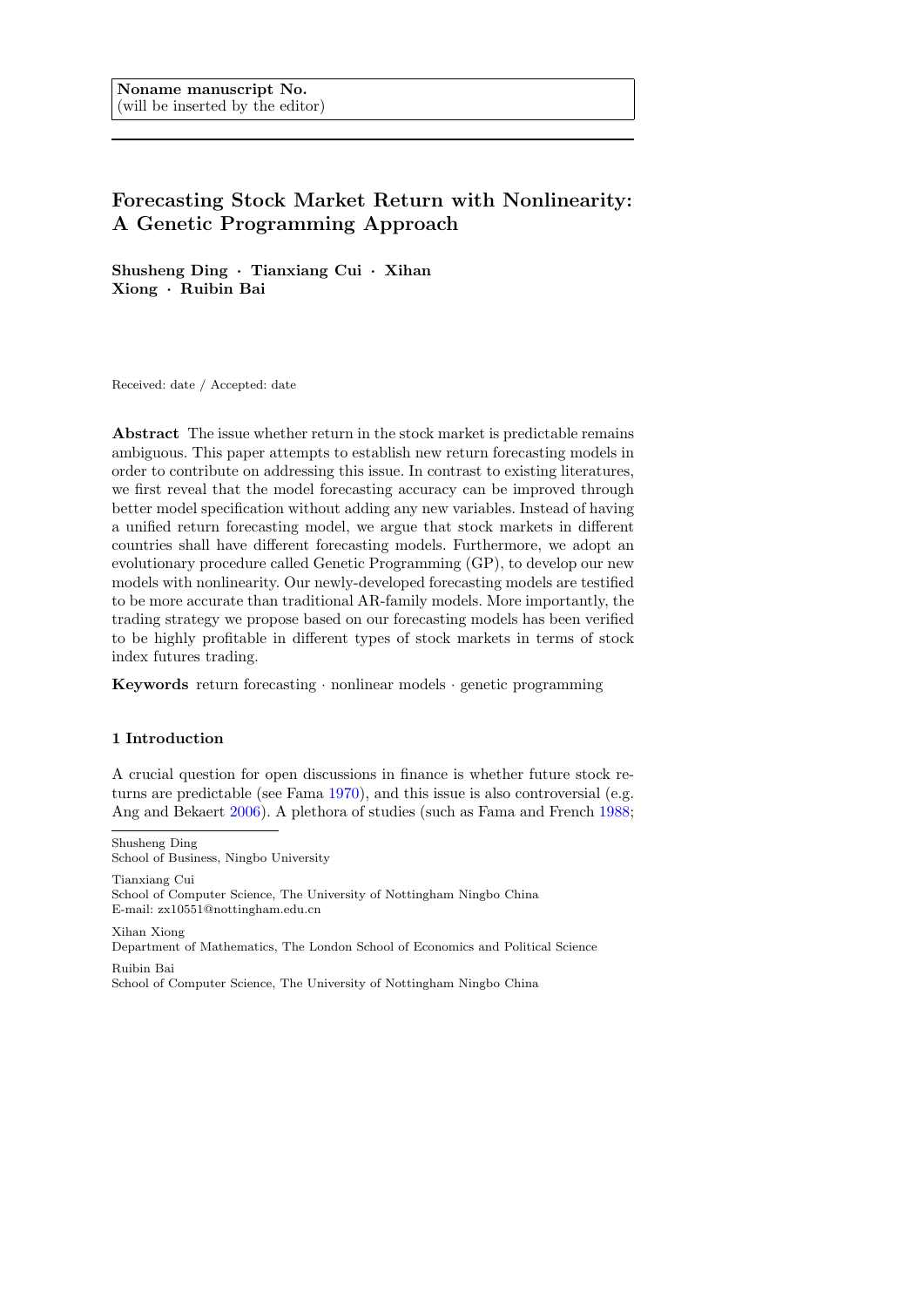Campbell and Yogo [2006;](#page-20-1) Bollerslev et al. [2015;](#page-20-2) Goleza and Koudijs [2018;](#page-21-2) Liu et al. [2019\)](#page-22-0) have shown that the stock returns are predictable by using relevant variables, such as dividend. On the other hand, however, many others remain skeptical about the stock return predictability (Welch and Goyal [2007\)](#page-23-0).

#### 1.1 Research Background and Contributions

This paper aims to further examine this issue by building new return forecasting models using the genetic programming approach. Contributions of our paper stem from several aspects. Firstly, we unveil that the model forecasting accuracy can be improved through better model specification without adding any new variables. Seeking the relevant variables for forecasting future returns has been witnessed in burgeoning literatures (see Fama and French [1988;](#page-21-1) Nelson and Kim [1993;](#page-23-1) Campbell and Shiller [1988\)](#page-20-3). In these aforementioned works, they only focus on demonstrating the potential of different variables in forecasting stock market returns. Nevertheless, works dedicated to calibrate model specifications are scant. As a result, in this paper, in contrast to existing literatures, we only use lagged market return as the future return predictors. We do not add any new variable to our model because we intend to show that new model specification can improve the model prediction power. It might be complementary to existing literatures that better model specification could be equivalently vital as including new variables, which reinforces predictive power of return forecasting model.

Furthermore, we adopt an evolutionary procedure, namely Genetic Programming (GP), to develop our new models with nonlinearity. The nonlinear dependence of the return time series has been well documented (see Scheinkman and LeBaron [1989;](#page-23-2) Ding et al. [1993\)](#page-21-3), especially for those emerging markets (see Avdoulas et al. [2018\)](#page-20-4). We use GP to search the potential forms of the return forecasting model using only the lagged returns as predictors. GP is a specialized form of Evolutionary Algorithm (EA) inspired by Darwin's theory of evolution. The basic idea behind is to simulate the survival of the fittest principle in a biological category, such that the favoured race of the successive generations will be naturally chosen for preservation. A distinct feature of GP compared to other evolutionary methods is the tree structure which gives not only an optimised solution but also the solution method.

More importantly, discontinuous movements like jumps happen frequently in the stock market and traditional return forecasting model is difficult to capture such discontinuity (see Kim and Mei [2001;](#page-22-1) Chan and Maheu [2002;](#page-20-5) Cremers et al. [2015\)](#page-21-4). The jump process in terms of natural log function is usually used to approximate price discontinuous movements in the futures and options markets, and this formulation tends to be nonlinear (Bates [1996;](#page-20-6) Kou [2002\)](#page-22-2). Therefore, we also include the natural log function in our GP framework in order to capture such discontinuity and it would be advantageous to use GP as the solution model provided by GP is normally nonlinear because of its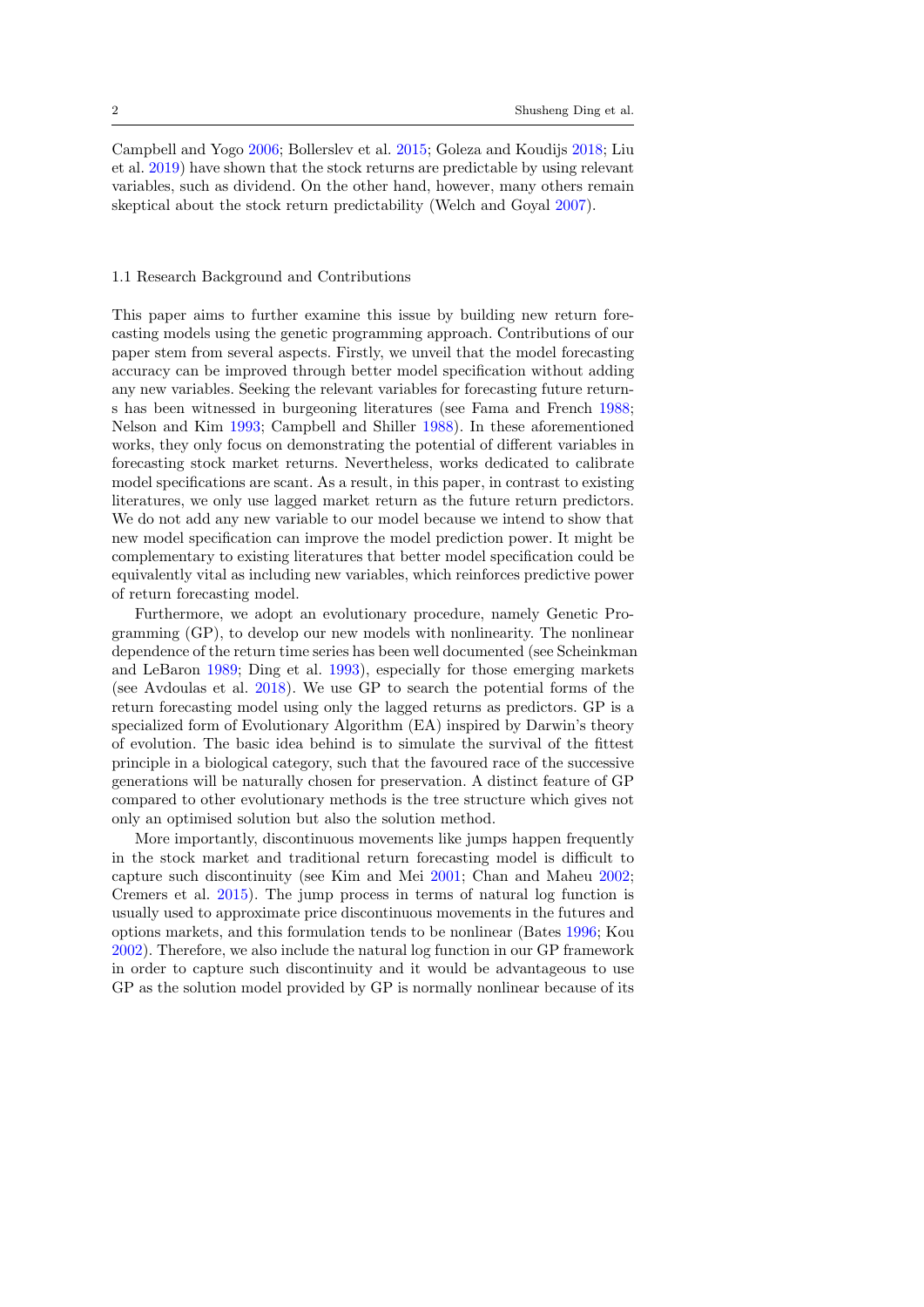evolutionary nature. Therefore, the accuracy of GP model specification might be heightened by capturing such nonlinearity.

Besides, stock markets in different countries might exhibit distinguishing characteristics. It is arguable that the characteristics in emerging markets could be entirely contrasting to those in developed markets. Therefore, we classify markets into subgroups and we employ different model specifications for different market types. Like (Gencay and Selcuk [2004\)](#page-21-5) show that different countries have different moment properties at right and left tails of their return distributions, which may entail different risk-reward relationship. (Lee et al. [2015\)](#page-22-3) illustrate that empirical evidence from the U.S. stock market might be quite distinctive to other countries, especially Asian countries, under the structural VAR model. It is also well documented that different stock markets have different characteristics in the literature (see Chen et al. [2006;](#page-21-6) Choudhry and Garg [2008\)](#page-21-7). Consequently, we argue that different countries shall have different return forecasting models that suit their own countries' characteristics. Basically, developed countries and emerging countries shall be categorized into two different types of economics, which shall have different return forecasting models. Furthermore, during different time periods, stock markets may also exhibit different features. Therefore, dynamic model specification with GP could well be overwhelmingly favourable compared with static models even with new variables.

Therefore, the goal of the paper is to adopt GP to generate the best models that can predict future stock returns without adding any other variables but with high accuracy. We categorize different countries into different groups and we have developed an appropriate model for each group. More importantly, our proposed models are more accurate in predicting returns and can be used to develop corresponding trading strategies with high profitability. The trading strategy is used in the stock index futures market. It is noticeable that futures trading differs from stock trading. Specifically, futures contract has maturity, which indicates that futures contract has an expired date and all futures positions would be closed on that day automatically. Therefore, we use our model to forecast one-day ahead return and implement the intra-day trading strategy. In other words, our futures position would be opened and closed on the same date. Additionally, unlike stock investment, investors can earn money even if the market return is negative because they can take short positions of stock index futures. As a result, the traditional stock trading strategy like buy and hold would be irrelevant and thus it might be inappropriate to use such strategy as a benchmark. Therefore, we adopt the same trading strategy for all tested models. Compared with other AR-family models with same trading strategy in futures market, our model exhibits 55% profitability on average while other models only have 40%.

Empirically, we are able to demonstrate that our models have superior performance in forecasting future returns compared with AutoRegressive (AR) family models in both linear and nonlinear forms. The improvement rate is around 30% for in-sample fitting and around 40% for out-of-sample forecasting. Furthermore, we have exploited a trading strategy based on our models.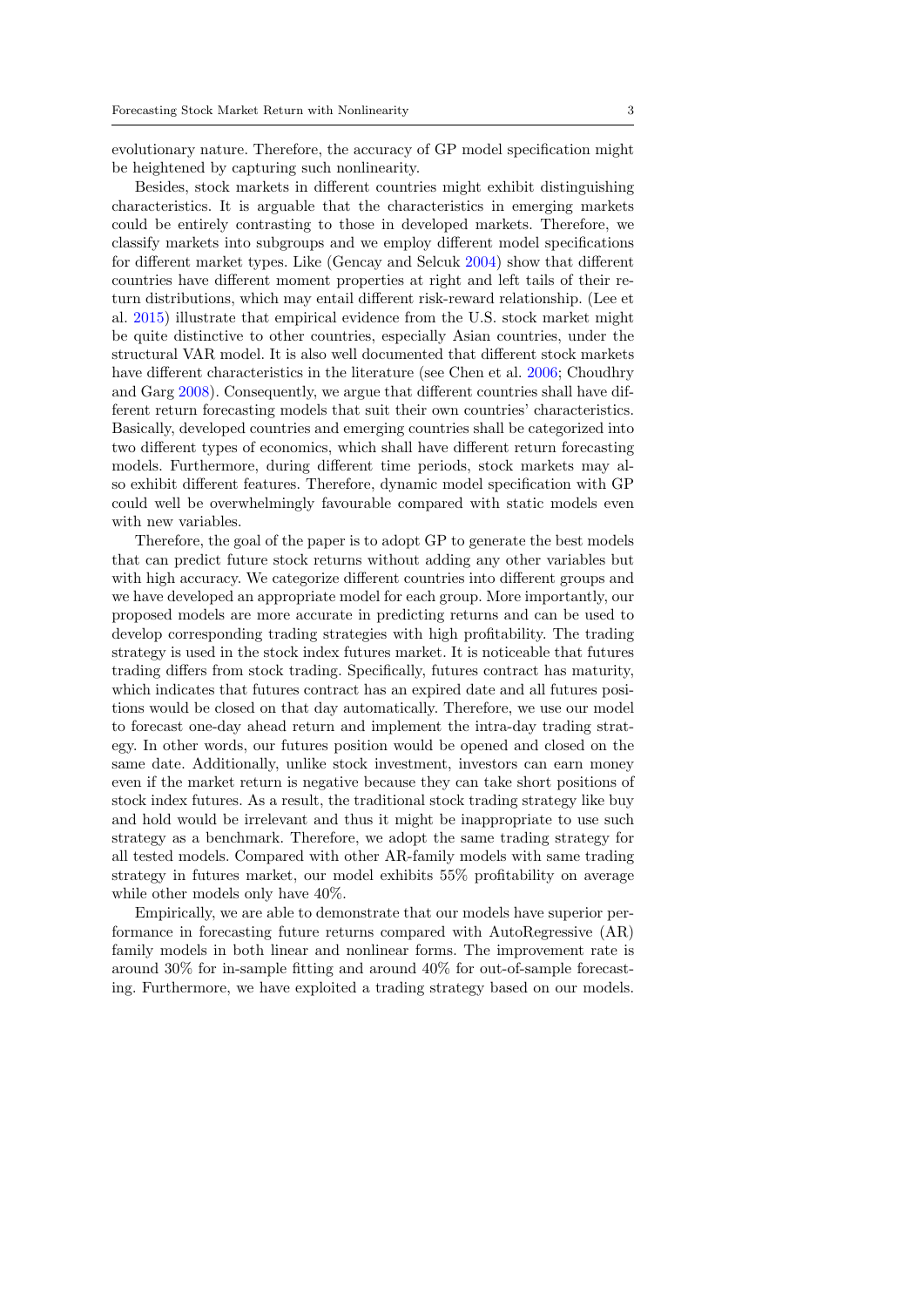The profitability of our trading strategy is around 20% for developed markets and around 60% for emerging markets from 2012 to 2017, which are noticeably higher than traditional AR family models. Moreover, we also adopt a traditional non-linear model for the robustness check and our models outperforms the traditional non-linear model, which verifies the robustness of our results.

## 1.2 Literature Overview

Predicting future returns with relevant variables has been the focal point in literatures. Dividend is the most popular variable for predicting future stock returns among those works. (Fama and French [1988,](#page-21-1) Nelson and Kim [1993](#page-23-1) and Campbell and Shiller [1988\)](#page-20-3) show that the capability of dividend conveying the future dividend growth and expected return information may yield the successful cases of stock return prediction. The Price/Earnings  $(P/E)$  ratio has also been well documented in the return predictability literatures. Like (Lamont [1998\)](#page-22-4) maintains that the P/E ratio holds the predictive power to predict the future stock returns in addition to dividend. Moreover, Book/Market (B/M) ratio also plays an important role in stock predictability research. (Jiang and Lee [2007\)](#page-22-5) demonstrate the prediction power of B/M ratio and log dividend yield in terms of return forecasting performance. (Aydogan and Gursoy [2000\)](#page-20-7), unfold the fact that  $P/E$  as well as  $B/M$  ratios carry the ability of predicting future returns, especially over long time periods. More recently, (Cremers and Weinbaum [2010\)](#page-21-8) use deviations from put-call parity to predict future stock returns. However, the prediction power of those models is quite limited as (Ang and Bekaert [2006\)](#page-20-0) argue that return forecasting model with dividend fails to exhibit any long-horizon predictive power. More importantly, forecasting models based on the dividend and earnings yield may also have instability problems (see Lettau and Ludvigson [2001;](#page-22-6) Goyal and Welch [2003;](#page-21-9) Paye and Timmermann [2006;](#page-23-3) Cai et al. [2015\)](#page-20-8). Moreover, since our paper also focuses on developing trading strategies, the technical analysis paper such as (Park and Irwin [2007,](#page-23-4) Batten et al. [2018](#page-20-9) and Jiang et al. [2019\)](#page-22-7) as well as the recent non-linear model works such as (Zhao et al. [2019](#page-23-5) and Facchini et al. [2020\)](#page-21-10) could also be relevant.

GP also holds the elegant characteristics that one can build the relevant performance criterion directly into the search procedure. Furthermore, it has been shown that GP has been adopted in various financial areas. For example, (Manahov et al. [2015\)](#page-22-8) has utilized a Strongly Typed Genetic Programming (STGP) based trading algorithm to forecast one-day-ahead stock return. The STGP-based system enables them to investigate the stock return forecasting through groups of artificial traders. They find that the STGP-based forecasting results dominate other benchmark forecasts in a short time horizon. (Pimenta et al. [2017\)](#page-23-6) apply genetic programming with multiobjective optimization to develop an automated investing method and this method is proven to be quite profitable in the Brazil stock exchange market (BOVESPA). More recently, the applications of GP have been also witnessed in different research fields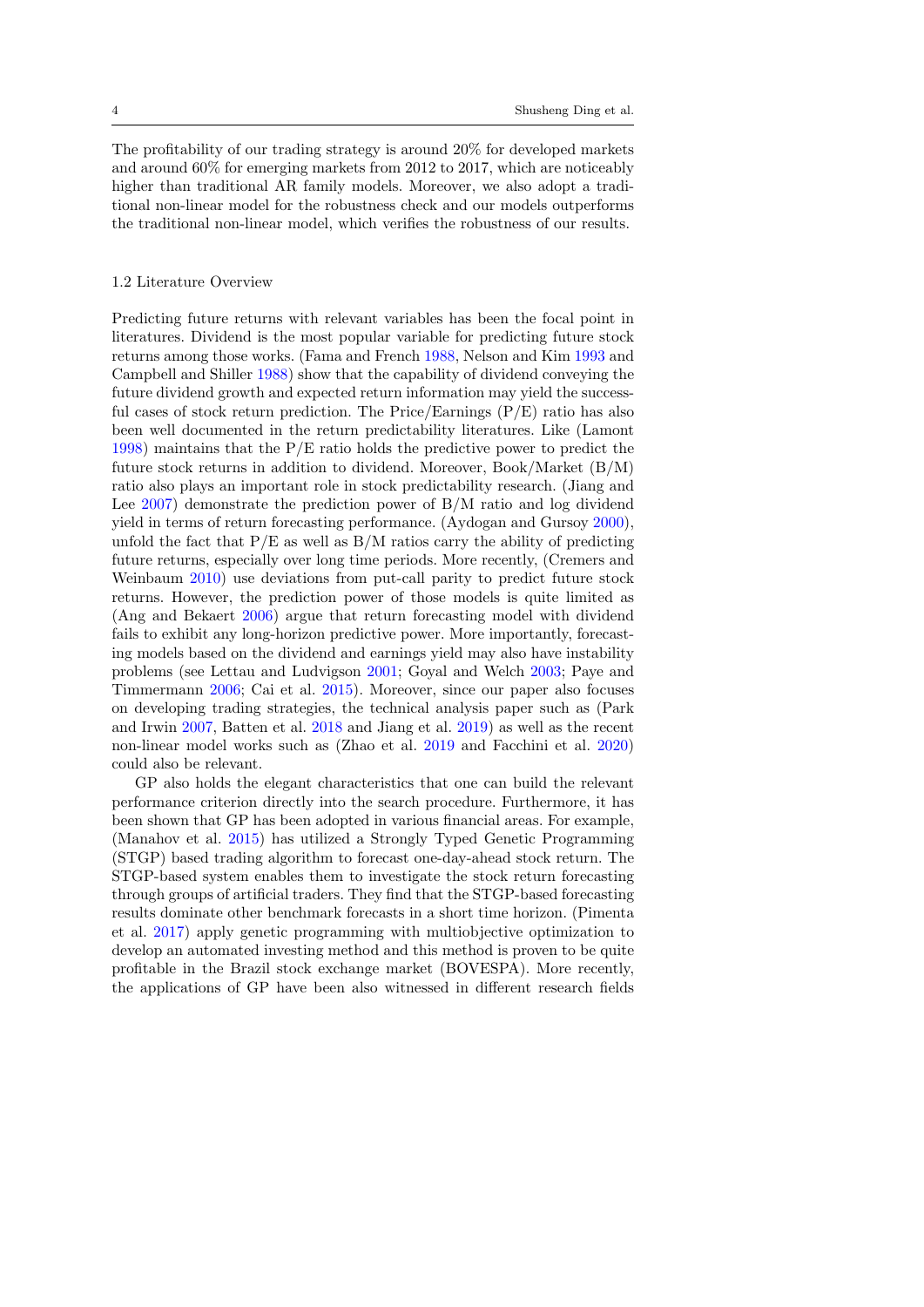other than finance (see Bhola et al. [2019;](#page-20-10) Chen and Gao [2019;](#page-21-11) Shoba and Rajavel [2020\)](#page-23-7). Therefore, we utilize GP to build our new return forecasting models with nonlinearity and embedded nonlinearity characteristics in our models could enhance the model performance in predicting future returns.

Therefore, developing new return forecasting model without adding new variables is essential since less variable might make model more stable. Further, model specification with features like nonlinearity would be also helpful and GP method would be favorable.

### 1.3 Paper Structure

The remainder of the paper is organized as follows. Section 2 gives the detailed information about the data and methodology we use. Section 3 describes the GP algorithm. Section 4 shows the empirical return forecasting results. Section 5 presents the empirical results of the trading strategy based on our return forecasting models. Section 6 concludes our paper.

## 2 Data and Methodology

#### 2.1 The Data

We obtain four countries' stock index from WIND database with daily frequency, from January 1, 2006 to December 31 2017. The full sample constituted by four countries contains two subsamples, which are developed economics and emerging economics. For developed economics, we use S&P 500 index of US and Nikkei 225 index of Japan. For emerging economics, we use Sensex 30 index of India and CSI 300 index of China. As pointed out in (Batten et al. [2018\)](#page-20-9), the sample composition could have an impact on the model performance. In order to maintain the in-sample and out-of-sample periods have the same observations, we divide the sample from 2006-2011 and 2012-2017. This can help models to show their performance in a relatively similar way in both in-sample and out-of-sample periods and assist us to enhance our model performance in the out-of-sample period. For the in-sample test, we use the full sample period, which means the input data and the forecasted returns will be both the whole sample period. For the out-of-sample period, we use January 1, 2006 to December 31, 2011 as the estimation period and January 1, 2012 to December 31 2017 as the forecasting period, which means we use the period January 1, 2006 to December 31, 2011 as the input data to forecast the stock return of the period January 1, 2012 to December 31 2017. Specifically, in-sample test indicates that we use available data to forecast values within the estimation period while out-of-sample test means we use available data to forecast values outside the estimation period. For the trading strategy empirical test, we also use the corresponding stock index futures data for the four stock markets with the period from January 1, 2012 to December 31 2017. In addition, for both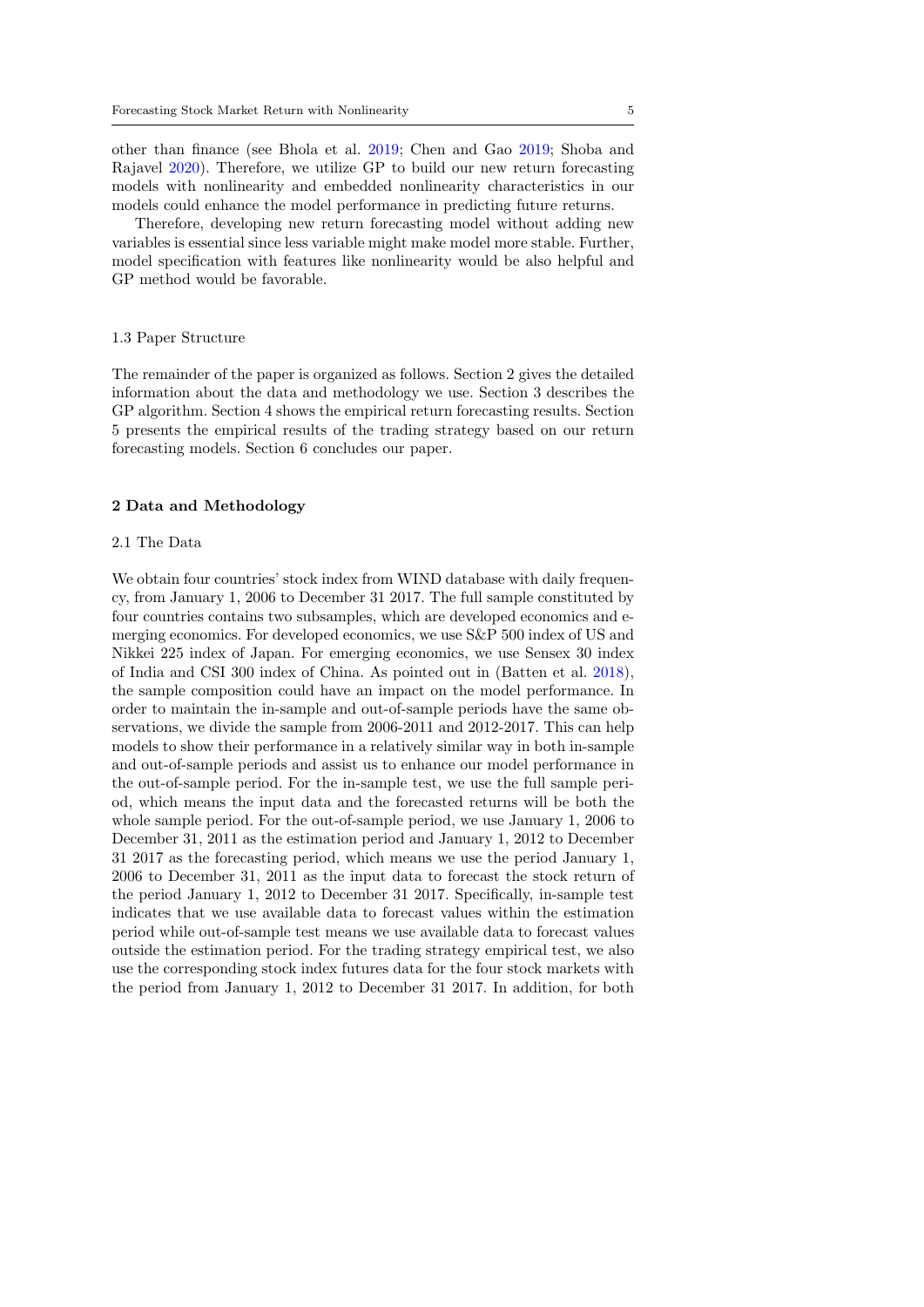in-sample and out-of-sample tests, we use 1-day ahead prediction during the data period and the statistical test for error differences will be also employed.

#### 2.2 Model Specifications and Variable Estimation

The main variable we use in this paper is the return, which can be defined as (Andersen and Bollerslev [1998\)](#page-20-11):

$$
r_t = \ln\left(\frac{P_t}{P_{t-1}}\right)
$$

where  $P_t$  is the spot price of a stock or a stock index.

Table 1 summarizes the detailed statistics of stock index returns for four countries.

| Variable    | Obs   | Mean    | Std. Dev. | Min      | Max   |
|-------------|-------|---------|-----------|----------|-------|
| $r_{US}$    | 3.020 | 0.00025 | 0.0122    | $-0.094$ | 0.109 |
| $r_{Japan}$ | 2.957 | 0.00012 | 0.0155    | $-0.121$ | 0.132 |
| $r_{China}$ | 2.916 | 0.0005  | 0.0198    | $-0.118$ | 0.134 |
| $r_{India}$ | 2.928 | 0.0004  | 0.0146    | $-0.116$ | 0.159 |
|             |       |         |           |          |       |

Table 1 Statistical summary of variables used for the 12-year returns of four countries.

The AR-class model has been widely used in the financial literatures for return forecasting (see Ferrara et al. [2015;](#page-21-12) Avdoulas et al. [2018\)](#page-20-4). We use the AR-class model to forecast stock index returns, with both linear and nonlinear specifications as benchmark models. For the linear benchmark model, we use the standard Autoregressive (AR) model. For the non-linear benchmark models, we use the SETAR (Self-Exciting Threshold Autoregression) model and the STAR (Smooth Transition Autoregressive) model. Both of the models are time series models, which assume that data order is in time sequence. For the linear ARMA model, it assumes a linear relationship between past asset returns and future asset returns. In other words, future asset returns can be envisioned as a function of past asset returns with linear combination. On the other hand, the nonlinear models such as SETAR and STAR models, they assume a nonlinear relationship between past asset returns and future asset returns. Those models can be viewed as structural models where they use thresholds to distinguish returns in different structures.

Then, we provide a brief description of the models implemented in our analysis, (Terasvirta [1994;](#page-23-8) Hurn et al. [2016\)](#page-22-9). The benchmark forecasting linear autoregressive model  $(AR)$  of order  $p$  ( $p$  is the number of lagged autorregressive term  $y_t$ ), for a given horizon h:

$$
y_{t+h} = \alpha + \beta X_t + \varepsilon_{t+h} \tag{1}
$$

where  $\mathbf{X}_t = (y_t, y_{t-1}, \dots, y_{t-p+1}), \varepsilon_{t+h}$  has a finite variance  $\sigma_\varepsilon^2$ ,  $\alpha$  is a constant, and  $\beta$  is a p-vector of parameters. Specific model is selected by Bayesian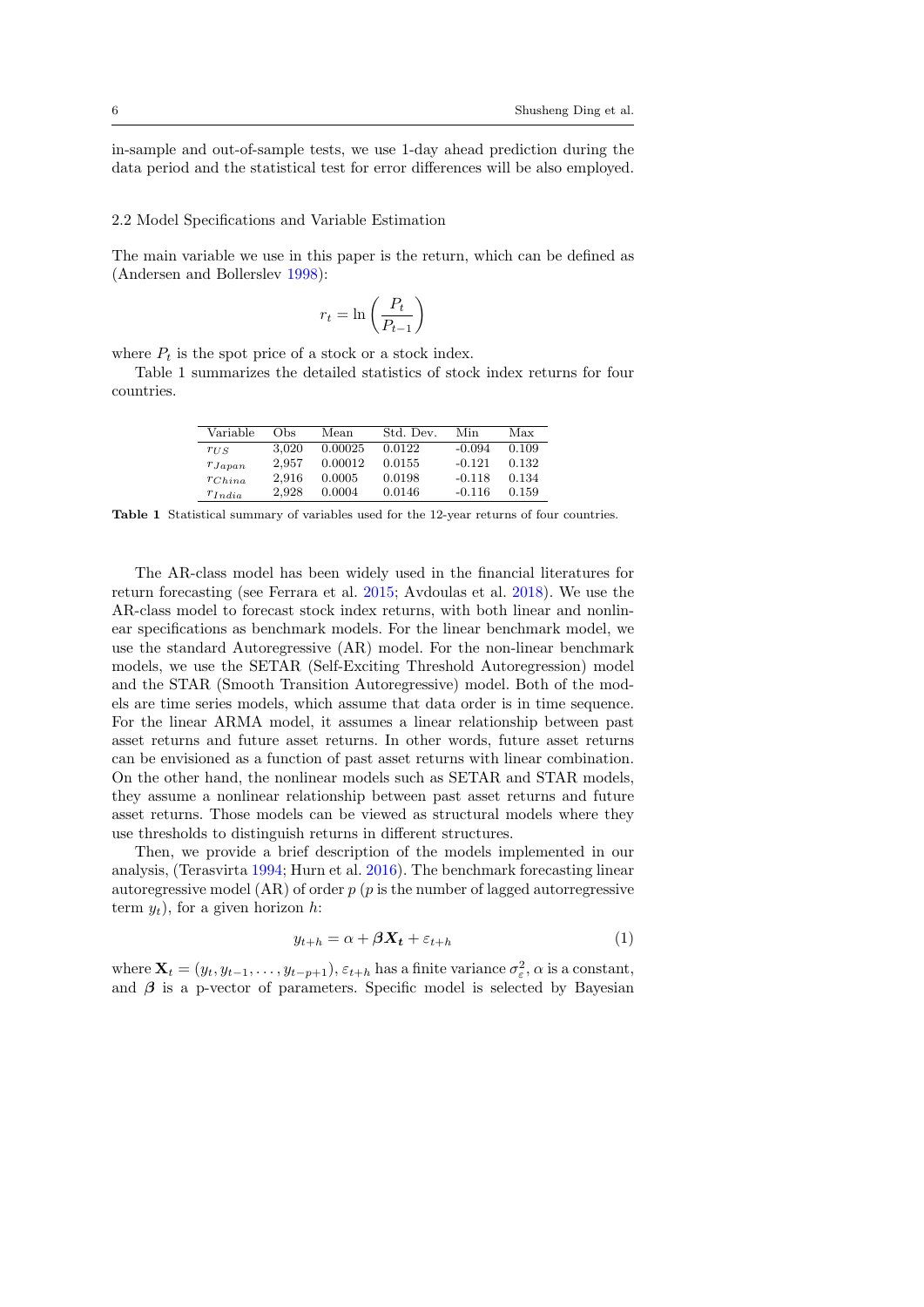Information Criterion (BIC). The BIC is mathematically defined as:

$$
kln(n) - 2ln(L(\theta)),
$$

where n is the data size, k is the number of parameters estimated,  $\theta$  is the set of all parameters, in particular,  $L(\theta)$  represents the maximized value of the likelihood function for the estimated model with  $\theta$ .

We need the maximum value of  $L(\theta)$ , the lowest BIC is thereby preferred. Moreover, parameters are estimated by Ordinary Least Squares (OLS) linear regression method. OLS linear regression method uncovers the parameters of a linear function consisting a number of independent variables by minimizing the sum of the squares of the differences between the observed dependent variable and predicted dependent variable (calculated through the linear function with independent variables). As has been documented in the literature (Marcellino et al. [2006\)](#page-22-10), the forecasting model in Equation (1) often outperforms alternative and more sophisticated univariate and multivariate models. In this work, we focus on three classes of well-known autoregressive models that nest the AR (p) model in Equation (1), namely ARMA model, TAR model and STAR model.

In additional to the traditional ARMA model, we use two nonlinear models, TAR and STAR. The Threshold Autoregressive (TAR) model was developed by (Tong [1978\)](#page-23-9), which assumes that the regime-switching that occurs at time t can be determined by an observable variable  $q$  relative to a threshold value, denoted by c. The model presumes that the time series may behave differently corresponding to different regimes where the regime-switching point depends on the past values of the time series and the specific threshold value c. A specific case of TAR model is a SETAR (Self-Exciting Threshold Autoregression) model, which assumes that the threshold variable  $q$  can be selected to be the lagged value of the time series itself (Tong [1990;](#page-23-10) Hansen [1997;](#page-21-13) Hansen [2000\)](#page-21-14). The most general case is to presume that the model has two regimes to switch, where the specific model for order  $p$  can be defined as:

$$
y_t = (\alpha_1 + \beta_1 X_t)I(y_{t-q} \le c) + (\alpha_2 + \beta_2 X_t)I(y_{t-q} > c) + \varepsilon_t \tag{2}
$$

where I  $[A]$  is an indicator function with I  $(A)=1$  if the event A occurs and I (A)=0 otherwise;  $X_t = (1, y_{t-1}, y_{t-2}, \dots, y_{t-p})$ ;  $\alpha_1 + \beta_1$  and  $\alpha_2 + \beta_2$  are p + 1-vectors of parameters.

Besides, we also use the STAR model and the most general case of the STAR model for order  $p$  can be expressed by the following function formula:

$$
y_{t+h} = (\alpha_1 + \beta_1 X_t)(1 - G(z_{t-d}, \gamma, c) + (\alpha_2 + \beta_2 X_t)G(z_{t-d}, \gamma, c) + \varepsilon_{t+h} (3)
$$

where  $\mathbf{X}_t = (y_t, y_{t-1}, y_{t-2}, \dots, y_{t-p+1}); \boldsymbol{\alpha_1} + \boldsymbol{\beta_1}$  and  $\boldsymbol{\alpha_2} + \boldsymbol{\beta_2}$  are p + 1-vectors of parameters.  $G(\cdot)$  is the smooth-transition function.

Specifically, the smooth transition function can be determined by one of the following functions: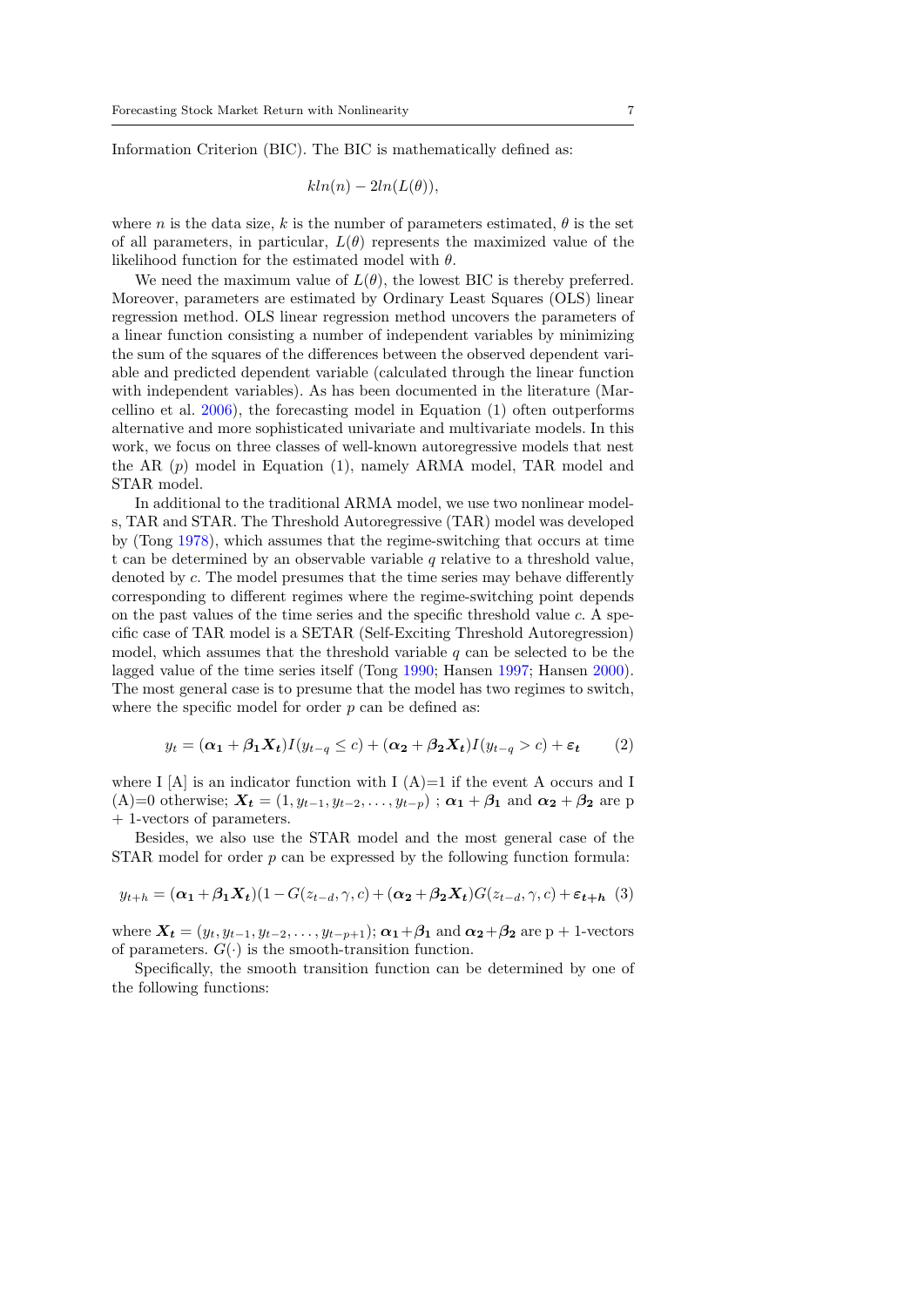one is a logistic function, which is:

$$
G(z_{t-d}, \gamma, c) = [1 + exp(-\frac{\gamma}{\sigma_{z_{t-d}}}(z_{t-d} - c)]^{-1}
$$
\n(4)

or an exponential function, which is:

$$
G(z_{t-d}, \gamma, c) = [1 + exp(-\frac{\gamma}{\sigma_{z_{t-d}}} (z_{t-d} - c)^2]
$$
\n(5)

where  $\gamma$  is the smoothing parameter that controls for the shape of regime changes;  $z_{t-d}$  is the transition variable,  $\sigma_{z_{t-d}}$  is the standard deviation of the transition variable and c is the threshold parameter.

#### 3 Model Evolution Using Genetic Programming

## 3.1 Preliminaries

In this section, we will develop our return forecasting model based on the estimated variables in section 2. For the specific model development, we will adopt an evolutionary search method, Genetic Programming (GP). GP is an evolutionary computation (EC) technique inspired by biological process (see Banzhaf et al. [1998;](#page-20-12) Hirsh et al. [2000;](#page-22-11) Poli et al. [2008\)](#page-23-11). Since the form of return forecasting model with nonlinearity is uncertain, it would be beneficial to adopt GP method. One big advantage of adopting GP in this work is that it can allow one to be agnostic about the general form of the model. In GP, a population of computer programs is evolved based on the principles of natural selection originated from Darwin's theory of evolution. After certain number of generations, GP can transform populations of programs into new and better programs. As stated in (Poli et al. [2008\)](#page-23-11), GP has been very successful at evolving novel and unexpected ways of solving problems.

The main idea of our GP approach is as follows: it firstly generates a random population of functions, and then it evaluates the quality of each individual function, which is the difference between the generated function and the targeted function  $(r_t$  in this work, see [3.2](#page-10-0) for details). Such quality is usually called the fitness of the individual. Next, one or two function(s) will be probabilistically selected based on its fitness in order to participate in the genetic operations. Normally there are two genetic operations, one is called crossover and another is called mutation. The crossover operation is used to create a new child function (called offspring) by randomly choosing some subitems from two selected functions (called parents, which are usually polynomials) and recombining the subitems from the two functions together. The mutation operation is used to create a new child function by choosing some random subitems from one selected function and altering them. After new individuals are created, their fitness will be calculated again, and genetic operations will also be performed again to evaluate the newly-generated function. The genetic operations will be undertaken under the probability of crossover and mutation, which will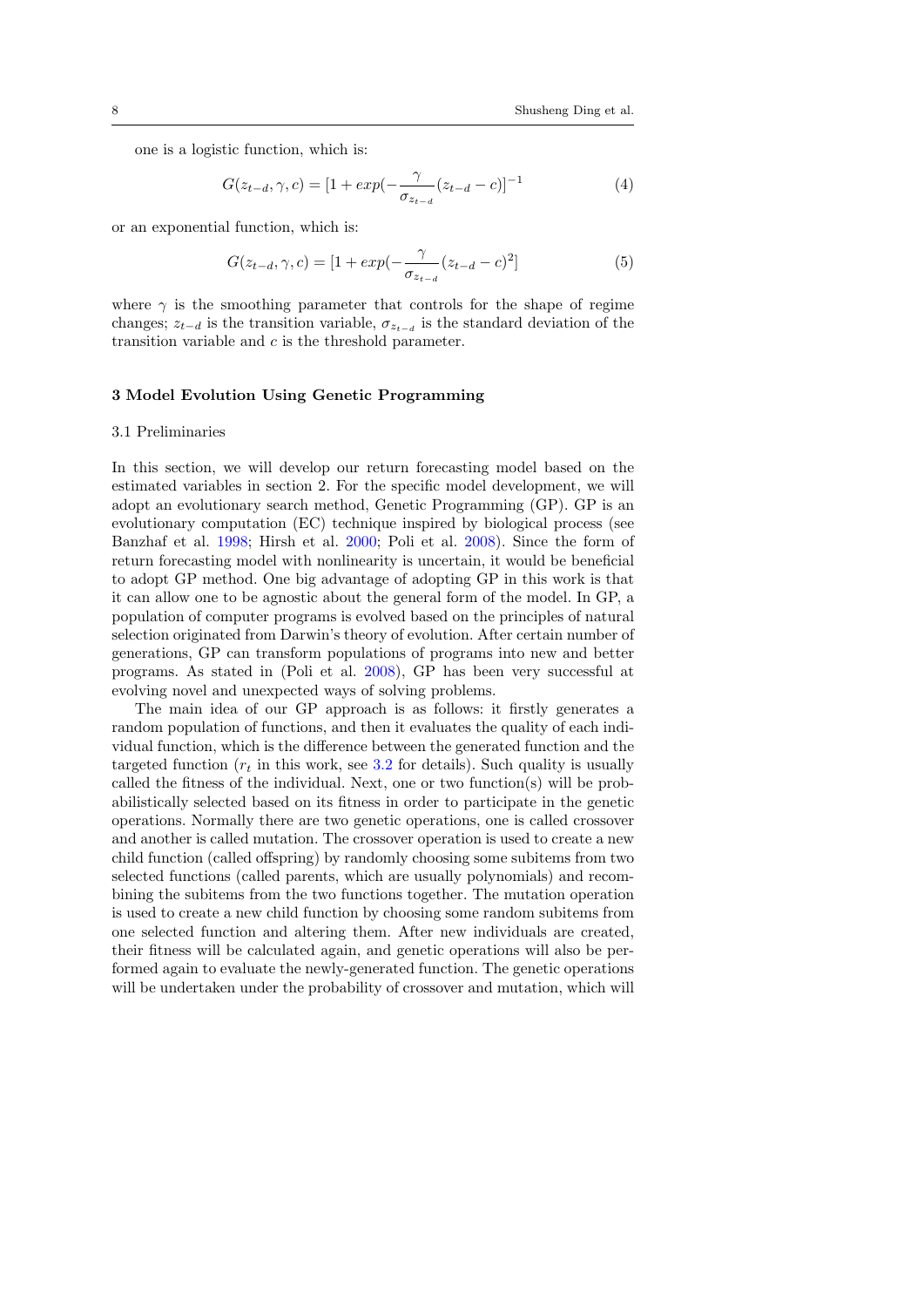be outlined later. This whole process is mainly based on the aforementioned principles of evolution and will be repeated until an acceptable solution is found or other termination criterion is satisfied (usually up to some certain number of generations). The best individual will be returned as the solution, which is effectively the new return forecasting model.

## <span id="page-10-0"></span>3.2 Genetic Programming System

For our model development, we reduce the forecasting task to the computation of the following function based on our GP approach using the data sample period from January 1, 2006 to December 31, 2017:

$$
f(r_{t-1}, r_{t-2}, r_{t-3}) = r_t
$$

where  $r_{t-1}, r_{t-2}, r_{t-3}$  are the lagged terms of the stock index return. Our goal is to find the most relevant terms that have effects on predicting the future stock index return.

Our GP approach consists of the following parts:

- $-$  Terminal Set:  $r_{t-1}, r_{t-2}, r_{t-3}.$
- Function Set:  $+,-, \times, lnI(.)$  (the indicator function).
- Fitness measure: the error between the value of the individual function and the corresponding desired output (i.e.  $r_t$ ).
- $GP$  parameters: population = 10000, the maximum length of the program  $= 1000$  (i.e. up to 1000 subitems within one polynomial function), probability of crossover operation =  $0.8$  (i.e.  $80\%$  of population functions will be mixed with other functions to generate new functions) and probability of mutation operation  $= 0.1$  (i.e. 10% of population functions will be mutated to generate new functions).
- Termination criterion: when the fitness measure reaches 0 or the system runs up to 100 generations, the system will terminate (For our work, the fitness measure will never reach 0, therefore the system will terminate after 100 generations).

The general procedure of our GP approach can be found in Algorithm [1.](#page-11-0)

#### 3.3 Model Development

In order to enhance the accuracy of the developed model, we categorize our sample into two subsamples, namely developed economics (including US and Japan) and emerging economics (including China and India) and we run the two subsamples separately. With the settings stated in the previous section, we ran our GP algorithm for 50 times for each subsample. After simplification, the best function we obtained is the following model for the developed economics:

$$
r_{t} = r_{t-2} + r_{t-3} + r_{t-1}^{2} + \ln(r_{t-2} * r_{t-3}) I(r_{t-2} * r_{t-3} > 0) + \ln(r_{t-3}^{2}) + \ln(r_{t-3}^{3}) I(r_{t-3} > 0)
$$
\n
$$
(6)
$$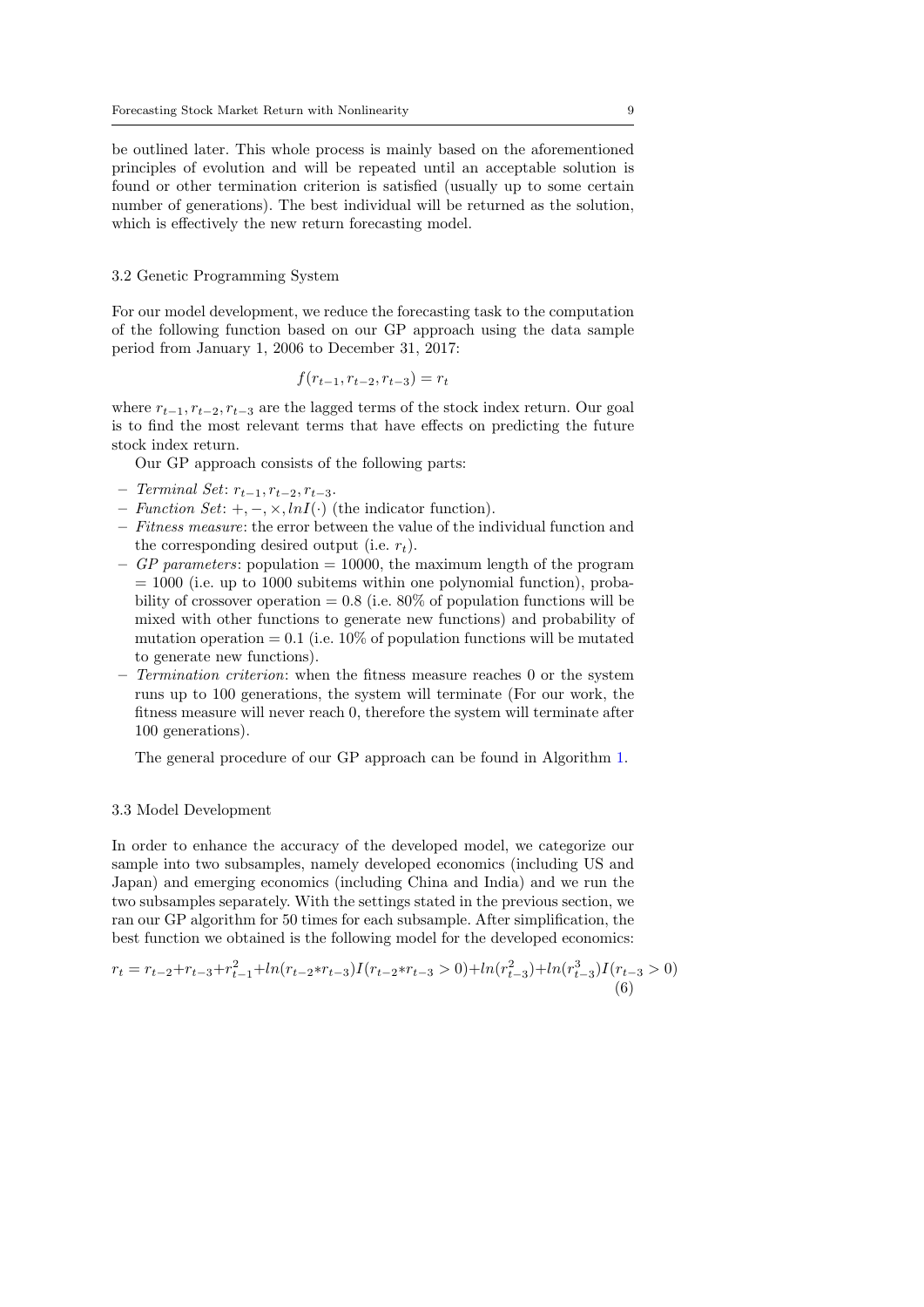| Algorithm 1: GP for Stock Market Return Forecasting Model |  |  |  |  |  |  |
|-----------------------------------------------------------|--|--|--|--|--|--|
|-----------------------------------------------------------|--|--|--|--|--|--|

- 1 Initialisation: Initialise the population of the first generation ;
- 2 while not find the "good enough" forecasted model or not reach the maximum number of generations;
- 3 do
- 4 **for** each individual forecasted model in the generation **do**
- 5 Evaluation: Evaluate each forecasted model's fitness ;
- 6 Select Parents: Select the individual forecasted models from the population of the current generation to breed ;
- 7 Crossover: Pair the selected parents up to produce offspring forecasted models;
- 8 Mutation: Randomly alter the forecasted model with a given probability;
- 9 Elitism: Select the best forecasted model from the population of the current generation and insert it into the next new generation;
- <span id="page-11-0"></span>10 Update Population: Update the population of the current generation;

where  $r_{t-q}$  is the lagged term of return and I is the indicator function: I=1 if the condition in the parenthesis holds and I=0 otherwise.

We denote this model as the Nonlinear Return Forecasting Model 1 (N-RFM1).

The best function we obtained is the following model for emerging economics:

$$
r_{t} = r_{t-2} + r_{t-3} + r_{t-1}^{2} + r_{t-2}^{2} + r_{t-3}^{2} + r_{t-2}r_{t-3}
$$
\n<sup>(7)</sup>

where  $r_{t-q}$  is the lagged term of return.

We denote this model as the Nonlinear Return Forecasting Model 2 (N-RFM2).

These two newly-developed models display distinctive components. For N-RFM1, it has three natural log items whereas NRFM2 has none. The natural log items might be a nexus of jumps embedded in the stock price process. Consider the following jump-diffusion stochastic differential equation (SDE) that depicts a stock process with log-normal distribution:

$$
d[ln(S(t))] = \mu_d dt + \sigma_d dZ(t) + ln(1 + J(Q))dP(t),
$$
\n(8)

where  $\mu_d$  is the log-diffusion drift,  $\sigma_d$  is the volatility of the stock return and  $ln(1+J(Q))$  is the log-return jump-amplitude with the a simple Poisson jump process  $dP(t)$  with jump rate  $\lambda$  and the process ensures that  $J(Q) > -1$ .

Therefore, it is comparable that the natural log items in our model are analogous to the jump function in the SDE. More importantly, the indicator function is analogous to the Poisson jump process because the Poisson jump process occurs at a predetermined rate  $\lambda$  while our indictor function implies the strong serial correlation of returns, which may also be interpreted as the jump occurring probability. When the returns are positively related, for example, returns are all positive or negative during a couple of days, then the jump is more likely to happen. Therefore, the NRFM1 may capture the jump ingredient in the developed markets by comprising those natural log items.

On the other hand, however, there is no natural log item in NRFM2 for emerging markets. Accordingly, NRFM2 unfolds the fact that jumps are less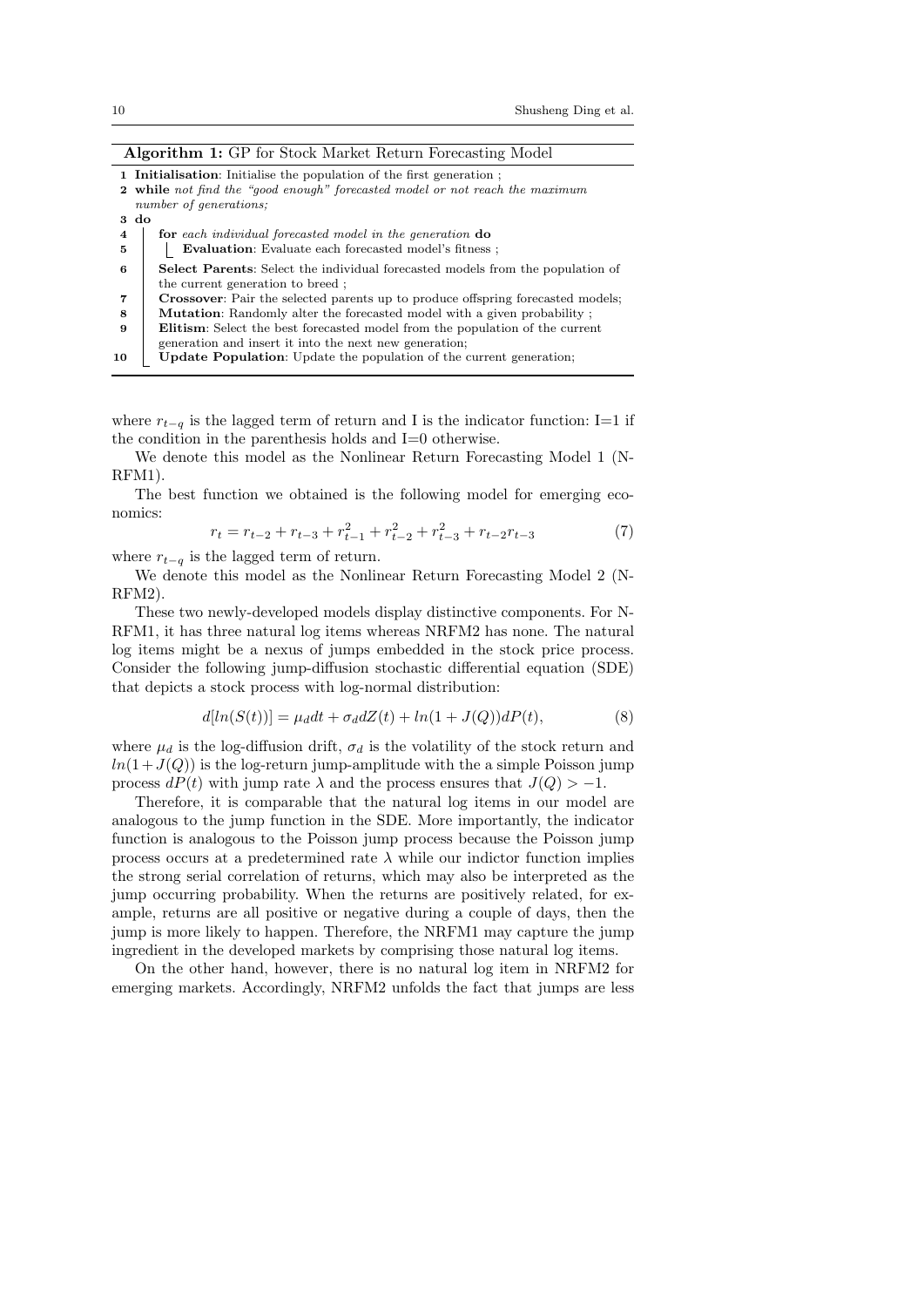likely to occur in emerging markets. The reason is that returns in chosen emerging markets are more bounded. For instance, there is a price limit system in the Chinese stock market, which binds the daily return within  $\pm 10\%$ . Similarly, in the Indian stock market, the price movement has also been constrained. In particular, Bombay Stock Exchange (BSE) has implemented circuit filters system and set the trigger of circuit filters at 10% (rise or fall). Those binding regulations prominently reduce the jump probabilities in both emerging markets. As a result, we acquire two models with distinguishing features that can represent different types of markets.

#### 4 Empirical Results of Return Forecasting

This section gives both empirical results for regression models and model performance of return forecasting. In particular, we compare our data fitting results as well as prediction results with three ARMA models, namely, AR-MA, SETAR and STAR as well as a High Moments Return Forecasting Model (HMRFM). For the model performance evaluation, we use Mean Absolute Error (MAE) for the model accuracy test. The periodic averaged MAE can be defined as:

$$
MAE_T = \frac{1}{T} \sum_{t=1}^{T} |Observed_t - Predicted_t|,
$$

where T represents the number of observations embedded in the forecasting period,  $Observed_t$  presents the observed variance from the market and  $Predicted_t$  presents the variance predicted from the models.

For the robustness purpose, we also use Mean Squared Error (MSE) to measure the model performance for both in-sample fitting and out-of-sample forecasting tests since our daily data could be quite noisy (Pong et al. [2004;](#page-23-12) Golosnoy et al. [2014;](#page-21-15) Bollerslev et al. [2016\)](#page-20-13). The periodic averaged MSE can be defined as:

$$
MSE_T = \frac{1}{T} \sum_{t=1}^{T} (Observed_t - Predicted_t)^2,
$$

where T represents the number of observations embedded in the forecasting period,  $Observed_t$  presents the observed variance from the market and  $Predicted_t$  presents the variance predicted from the models.

Lower MSE indicates higher forecasting accuracy.

For the ARMA model estimation, we use the AIC (Akaike Information Criteria) and BIC (Bayesian Information Criterion) to determine the optimal lag. Specifically, we use ARMA  $(1, 1)$  for Japan and India and ARMA  $(2, 2)$ for China and US regarding the in-sample test and we use ARMA (1, 1) for Japan and ARMA (2, 2) for China, US and India regarding the out-of-sample test.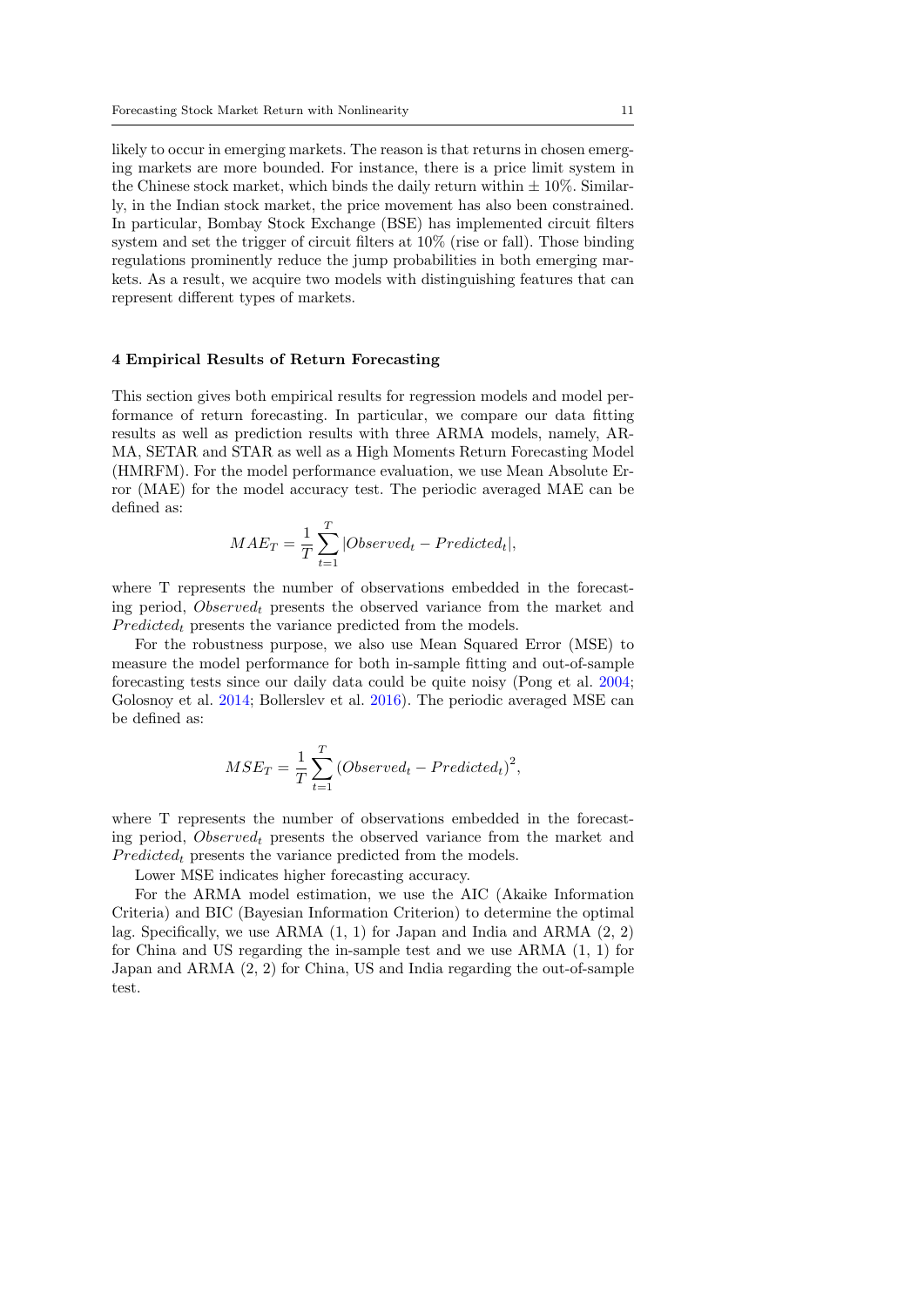## 4.1 In-sample Data Fitting

For the in-sample modeling, we compare three AR-class models with our models in fitting future stock market returns. In particular, we use the NRFM1 to forecast the stock returns of US and Japan, and we use the NRFM2 to forecast the stock returns of China and India. Table 2 shows the in-sample fitting MAE against ARMA, SETAR and STAR models. In general, our models outperform other three models with the improvement rate averaged around 25%. For the NRFM1 model performs better in predicting the stock return for developed countries than NRFM2 for emerging markets (see Table 2 and Table 3). It might because that the developed market prices reflect more information than emerging markets, whose market efficiency tend to be low. This result is in accord with existing documents that most Asian markets display weak or no market efficiency (Kim and Shamsuddin [2008\)](#page-22-12). Less reflected information in the market prices dilute the accuracy of data fitting within the sample by using only market price as the predicting variable. It also explains the reason that our model performs better in predicting the stock return for US than for Japan.

|         |                     |             | ARMA NRFM1 Improve                                                                 |               |        | <b>SETAR NRFM1 Improve</b>   |                        |        | LSTAR NRFM1 Improve |
|---------|---------------------|-------------|------------------------------------------------------------------------------------|---------------|--------|------------------------------|------------------------|--------|---------------------|
|         |                     |             | $(MAE)$ (MAE) Rate (p-value) (MAE) (MAE) Rate (p-value) (MAE) (MAE) Rate (p-value) |               |        |                              |                        |        |                     |
| Country |                     |             |                                                                                    |               |        |                              |                        |        |                     |
| US      | 0.0077 0.0029       |             | $62.3\%$ $(0.00)$                                                                  | 0.0076        | 0.0029 | $61.8\%$ $(0.00)$            | $ 0.0078 \quad 0.0029$ |        | $62.8\%$ $(0.00)$   |
| Japan   | 0.0107 0.0088       |             | $17.8\%$ $(0.00)$                                                                  | 0.0106 0.0088 |        | $17.0\%$ (0.00)              | 0.0106 0.0088          |        | $17.0\%$ $(0.00)$   |
|         |                     |             | ARMA NRFM2 Improve                                                                 |               |        | SETAR NRFM2 Improve          |                        |        | LSTAR NRFM2 Improve |
|         |                     | (MAE) (MAE) | Rate $(p-value)/(MAE)$ (MAE)                                                       |               |        | Rate $(p-value) (MAE)$ (MAE) |                        |        | Rate (p-value)      |
| China   | 0.0135 0.012        |             | $11.1\% (0.00)$                                                                    | 0.014         | 0.012  | $14.2\%$ $(0.00)$            | 0.014                  | 0.012  | $14.2\%$ (0.00)     |
| India   | $ 0.0099 \; 0.0092$ |             | $7.07\%$ $(0.10)$                                                                  | 0.0097        | 0.0092 | $5.15\%$ $(0.12)$            | 0.0096                 | 0.0092 | $4.16\%$ $(0.15)$   |
|         |                     |             | Average $ 0.0104$ 0.00082 24.56\%                                                  | 0.0104        | 0.0082 | $24.53\%$                    | $ 0.0104\rangle$       | 0.0082 | 24.54%              |

Table 2 MAE of in sample fitting of stock index returns. This table presents the in-sample fitting results of four countries' stock index return forecasting of four models using the Mean Absolute Error (MAE). The p-values for statistical differences of the forecasting errors are also presented. Our models outperform all other three models.

#### 4.2 Out-of-sample Forecasting

On the other hand, for the out-of-sample forecasting, we compare three ARclass models with our models in forecasting future stock market returns. Table 4 shows the out-of-sample fitting MAE against ARMA, SETAR and STAR models. In general, our models outperform other three models with the improvement rate averaged around 32%. Unlike the results from the in-sample fitting, the NRFM1 model exhibits weaker performance in predicting the stock return for US and Japan compared with China and India (see Table 4 and Table 5). Because out-of-sample prediction only uses the information from the past, returns in developed markets with market efficiency are unpredictable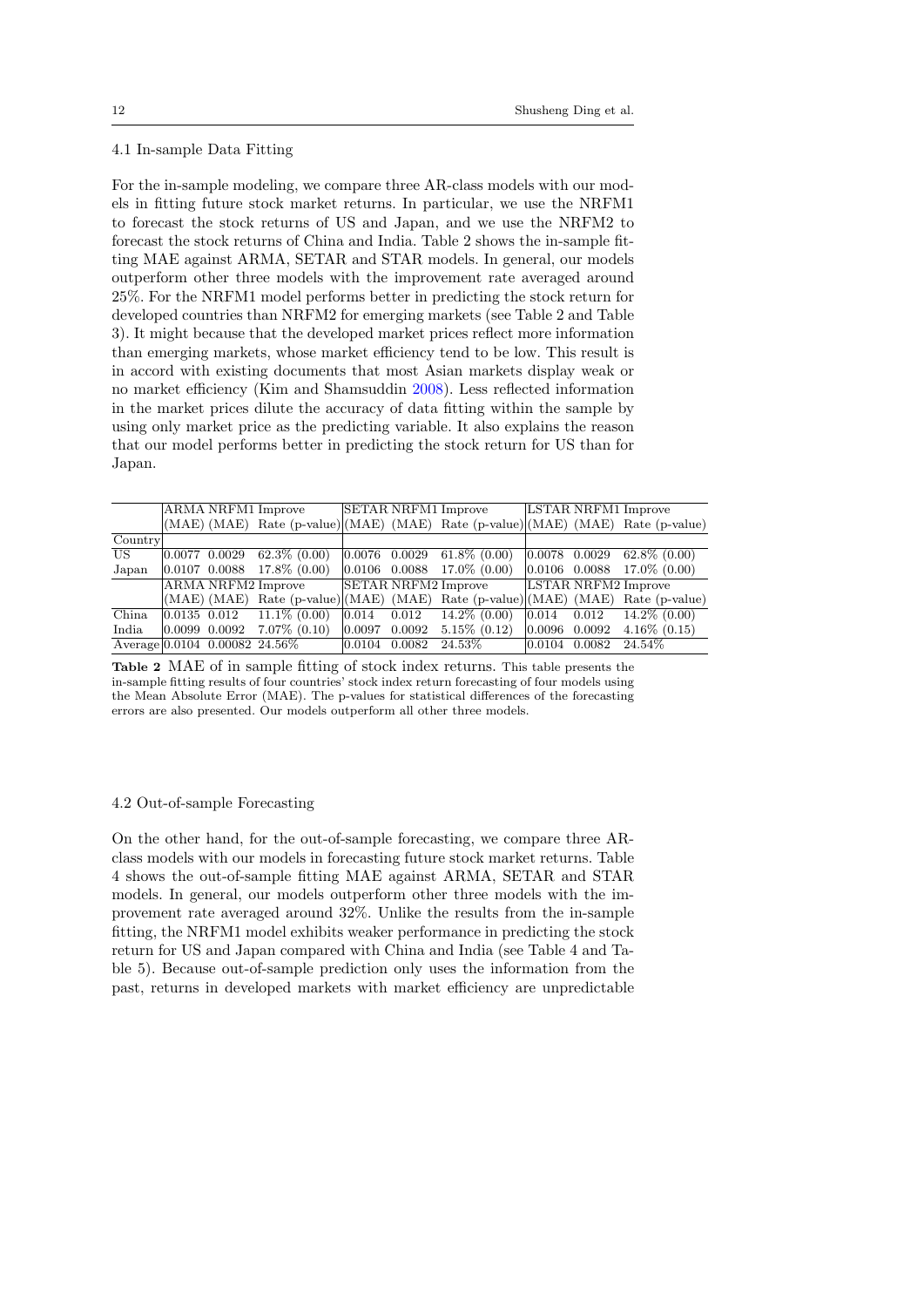|                                                           |       |       | ARMA NRFM1 Improve                         |                              | SETAR NRFM1 Improve                           |                              | LSTAR NRFM1 Improve                   |
|-----------------------------------------------------------|-------|-------|--------------------------------------------|------------------------------|-----------------------------------------------|------------------------------|---------------------------------------|
|                                                           | (MSE) | (MSE) | Rate $(p-value)/(MSE)$                     |                              | $(MSE)$ Rate (p-value) $(MSE)$                | (MSE)                        | Rate (p-value)                        |
| Country                                                   |       |       |                                            |                              |                                               |                              |                                       |
| US                                                        |       |       | $ 0.0001481.81e-0587.2\% 0.00\rangle$      |                              | $[0.00015 \t1.81e-0587.9 \t% (0.00)]$         |                              | $ 0.00015 \t1.81e-0587.9\% \t(0.00) $ |
| Japan                                                     |       |       | $ 0.00024 \t0.00016 \t33.3\% \t(0.07) $    |                              | $ 0.00019, 0.00016, 15.7\%$ (0.08)            |                              | $ 0.00019, 0.00016, 15.7\%$ (0.08)    |
|                                                           |       |       | ARMA NRFM2 Improve                         |                              | <b>SETAR NRFM2 Improve</b>                    |                              | LSTAR NRFM2 Improve                   |
|                                                           | (MSE) |       | $(MSE)$ Rate (p-value) $(MSE)$             |                              | $(MSE)$ Rate (p-value) $(MSE)$                |                              | $(MSE)$ Rate (p-value)                |
| China                                                     |       |       | $ 3.88e-04 \; 3.57e-04 \; 7.9\% \; (0.00)$ |                              | $ 0.00039 \; 3.57e-04 \; 8.1 \; \% \; (0.00)$ |                              | $[0.00038 \t3.57e-048.1 \t% (0.00)]$  |
| India                                                     |       |       | $ 2.13e-04 \t1.52e-04 \t28.6\% \t(0.00) $  |                              | $1.86e-04$ 1.52e-04 18.5% (0.00)              |                              | $1.85e-04$ 1.52e-04 18.5% (0.00)      |
| Average $ 0.00025 \overline{0.00017} \overline{39.25\%} $ |       |       |                                            | $ 0.00023, 0.00017, 32.55\%$ |                                               | $ 0.00023, 0.00017, 32.55\%$ |                                       |

Table 3 MSE of in sample fitting of stock index returns. This table presents the in-sample fitting results of four countries' stock index return forecasting of four models using the Mean Squared Error (MSE). The p-values for statistical differences of the forecasting errors are also presented. Our models outperform all other three models. Where  $en = *10^n$ , e.g.  $e - 06 = *10^{-6}$ .

(Timmermann and Granger [2004\)](#page-23-13). On the other side, however, emerging markets with no market efficiency might create predictable returns. Therefore, in the next section, we will propose a trading strategy based on our return prediction models. The trading strategy profit could demonstrate whether it can earn higher returns in emerging stock markets than in developed markets. From theoretical perspective, the return forecasting models should earn higher returns in emerging stock markets since returns in those markets are more predictable.

|                                  |                    |               | ARMA NRFM1 Improve |                        |        | <b>SETAR NRFM1 Improve</b>                      |                        |        | LSTAR NRFM1 Improve                                                                      |
|----------------------------------|--------------------|---------------|--------------------|------------------------|--------|-------------------------------------------------|------------------------|--------|------------------------------------------------------------------------------------------|
|                                  |                    |               |                    |                        |        |                                                 |                        |        | $(MAE)$ (MAE) Rate (p-value) $ (MAE)$ (MAE) Rate (p-value) $ (MAE)$ (MAE) Rate (p-value) |
| Country                          |                    |               |                    |                        |        |                                                 |                        |        |                                                                                          |
| US                               | $ 0.0058 \t0.0045$ |               | $22.4\%$ (0.00)    | $ 0.0055 \quad 0.0045$ |        | $18.2\%$ (0.00)                                 | $ 0.0054 \quad 0.0045$ |        | $18.2\%$ (0.00)                                                                          |
| Japan                            |                    | 0.0091 0.0091 | $0.01\%$ $(0.30)$  |                        |        | $ 0.0095 \quad 0.0091 \quad 4.2\% \quad (0.10)$ |                        |        | $ 0.0095 \t0.0091 \t4.2\% \t(0.10) $                                                     |
|                                  |                    |               | ARMA NRFM2 Improve |                        |        | <b>SETAR NRFM2 Improve</b>                      |                        |        | <b>LSTAR NRFM2 Improve</b>                                                               |
|                                  |                    |               |                    |                        |        |                                                 |                        |        | $(MAE)$ (MAE) Rate (p-value) (MAE) (MAE) Rate (p-value) (MAE) (MAE) Rate (p-value)       |
| China                            | 0.0106 0.0018      |               | $83.1\%$ (0.00)    | 0.0106                 | 0.0018 | $83.1\%$ (0.00)                                 | 0.0105 0.0018          |        | $83.1\%$ (0.00)                                                                          |
| India                            | 0.0068 0.0052      |               | $23.5\%$ $(0.00)$  | $ 0.0067 \quad 0.0052$ |        | $22.3\%$ (0.00)                                 | $ 0.0067\rangle$       | 0.0052 | $22.3\%$ (0.00)                                                                          |
| Average $ 0.0081, 0.0052\rangle$ |                    |               | $32.25\%$          | $ 0.0081\rangle$       | 0.0052 | $31.95\%$                                       | 0.0081                 | 0.0052 | 31.95%                                                                                   |

Table 4 MAE of out-of-sample forecasting of stock index returns. This table presents the out-of-sample prediction results of four countries' stock index return forecasting of four models using the Mean Absolute Error (MAE). The p-values for statistical differences of the forecasting errors are also presented. Our models outperform all other three models.

#### 4.3 Robustness Check

In order to demonstrate that our results are robust, we adopt a non-linear return forecasting model other than ARMA-family models as the benchmark model, which we denote as a High Moments Return Forecasting Model (HM-RFM). High moments like skewness are vastly concerned by investors in the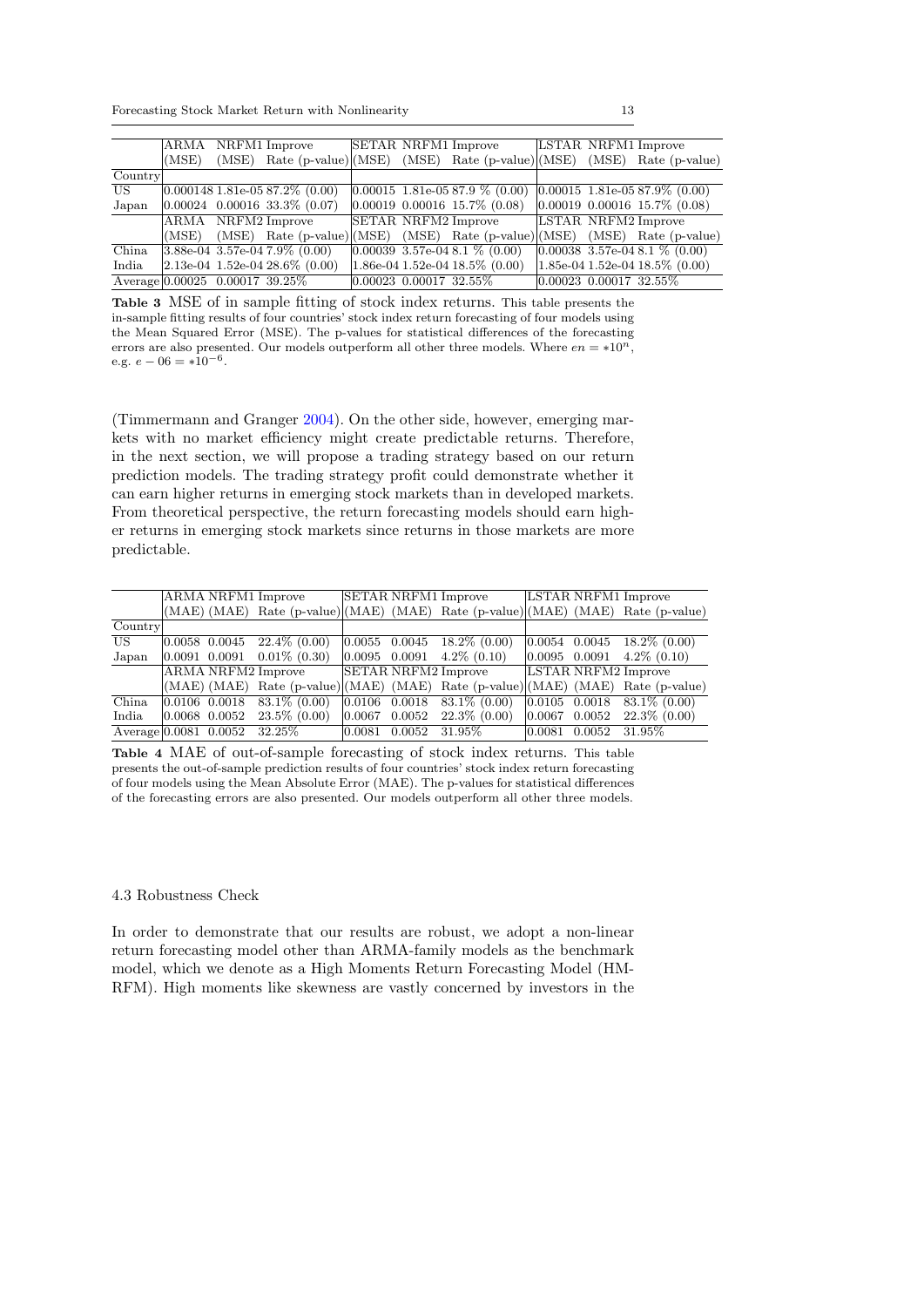14 Shusheng Ding et al.

|                                         |       |       | ARMA NRFM1 Improve                                        |                           | <b>SETAR NRFM1</b> Improve        |                           | LSTAR NRFM1 Improve                  |
|-----------------------------------------|-------|-------|-----------------------------------------------------------|---------------------------|-----------------------------------|---------------------------|--------------------------------------|
|                                         | (MSE) | (MSE) | Rate $(p-value)/(MSE)$                                    | (MSE)                     | Rate $(p-value) (MSE)$            | (MSE)                     | Rate (p-value)                       |
| Country                                 |       |       |                                                           |                           |                                   |                           |                                      |
| US                                      |       |       | $6.00e-05$ 4.06e-05 32.3% (0.00)                          |                           | $ 5.78e-054.06e-0529.7\% (0.00) $ |                           | $5.77e-054.06e-0529.6\%$ (0.00)      |
| Japan                                   |       |       | $ 3.62e-041.73e-0452.6\% (0.00) $                         |                           | $1.80e-04$ 1.73e-04 3.9% (0.00)   |                           | $ 1.79e-041.73e-043.9\% 0.00\rangle$ |
|                                         |       |       | ARMA NRFM2 Improve                                        |                           | <b>SETAR NRFM2 Improve</b>        |                           | <b>LSTAR NRFM2 Improve</b>           |
|                                         | (MSE) |       | $(MSE)$ Rate $(p-value)/(MSE)$                            |                           | $(MSE)$ Rate (p-value) $(MSE)$    |                           | (MSE) Rate (p-value)                 |
| China                                   |       |       | $2.53e-04$ 1.74e-05 93.1% (0.00)                          |                           | $2.54e-04$ 1.74e-05 93.2% (0.00)  |                           | $2.52e-04$ 1.74e-05 92.7% (0.00)     |
| India                                   |       |       | $\vert 8.33e\text{-}054.63e\text{-}0544.4\% (0.00) \vert$ |                           | $8.28e-05$ 4.63e-05 44.1\% (0.00) |                           | $8.28e-05$ 4.63e-05 44.1\% (0.00)    |
| Average $ 1.9e-04 \t 6.9e-05 \t 55.6\%$ |       |       |                                                           | $1.4e-04$ 6.9e-05 42.72\% |                                   | $1.4e-04$ 6.9e-05 42.58\% |                                      |

Table 5 MSE of out-of-sample forecasting of stock index returns. This table presents the out-of-sample prediction results of four countries' stock index return forecasting of four models using the Mean Squared Error (MSE). The p-values for statistical differences of the forecasting errors are also presented. Our models outperform all other three models. Where  $en = *10^n$ , e.g.  $e - 06 = *10^{-6}$ .

stock market (see Kozhan et al. [2013;](#page-22-13) Kelly et al. [2014\)](#page-22-14). Therefore, we adopt a HMRFM that is proposed by (Jondeau et al. [2019\)](#page-22-15) as our benchmark model, which provides nonlinear relation investigation between return and high moments. The format of the model can be written as follows:

$$
r_t = \alpha + \beta_1 \sigma_{t-1}^2 + \beta_2 sk_{t-1} + \varepsilon_t \tag{9}
$$

where  $\sigma_t$  is the volatility of the return at time t (also known as second central moment), calculated by  $\sqrt{\sum_{n=1}^{n}}$  $\sum_{t=1} (r_t - \bar{r}_t)^2$ , sk<sub>t</sub> is the skewness at time t (also known as third central moment), calculated by  $\sum_{t=1}^{n} (\frac{r_t - \bar{r}_t}{\sigma})^3$ , and  $\bar{r}_t$  is the av-

erage return during the period.

Table 6 shows the in-sample fitting MAE and MSE of our models against HMRFM. In general, our models outperform HMRFM with the improvement rate averaged around 50% for MAE and around 90% for MSE. On the other hand, our models also surpass the HMRFM regarding the out-of-sample forecasting. Table 7 presents the out-of-sample forecasting MAE and MSE of our model against HMRFM. It can be observed that our models outperform HMRFM by around 60% for MAE and around 90% for MSE. These results have demonstrated the robustness of our models.

## 5 Stock Index Futures Trading Strategy Based on the Return Forecasting Models

In order to show different return predictability in different markets, we propose a trading strategy by trading the corresponding stock index futures based on the two return forecasting models we have developed. We aim to reveal different trading profitability in different markets by using the same trading strategy, which can be described as follows.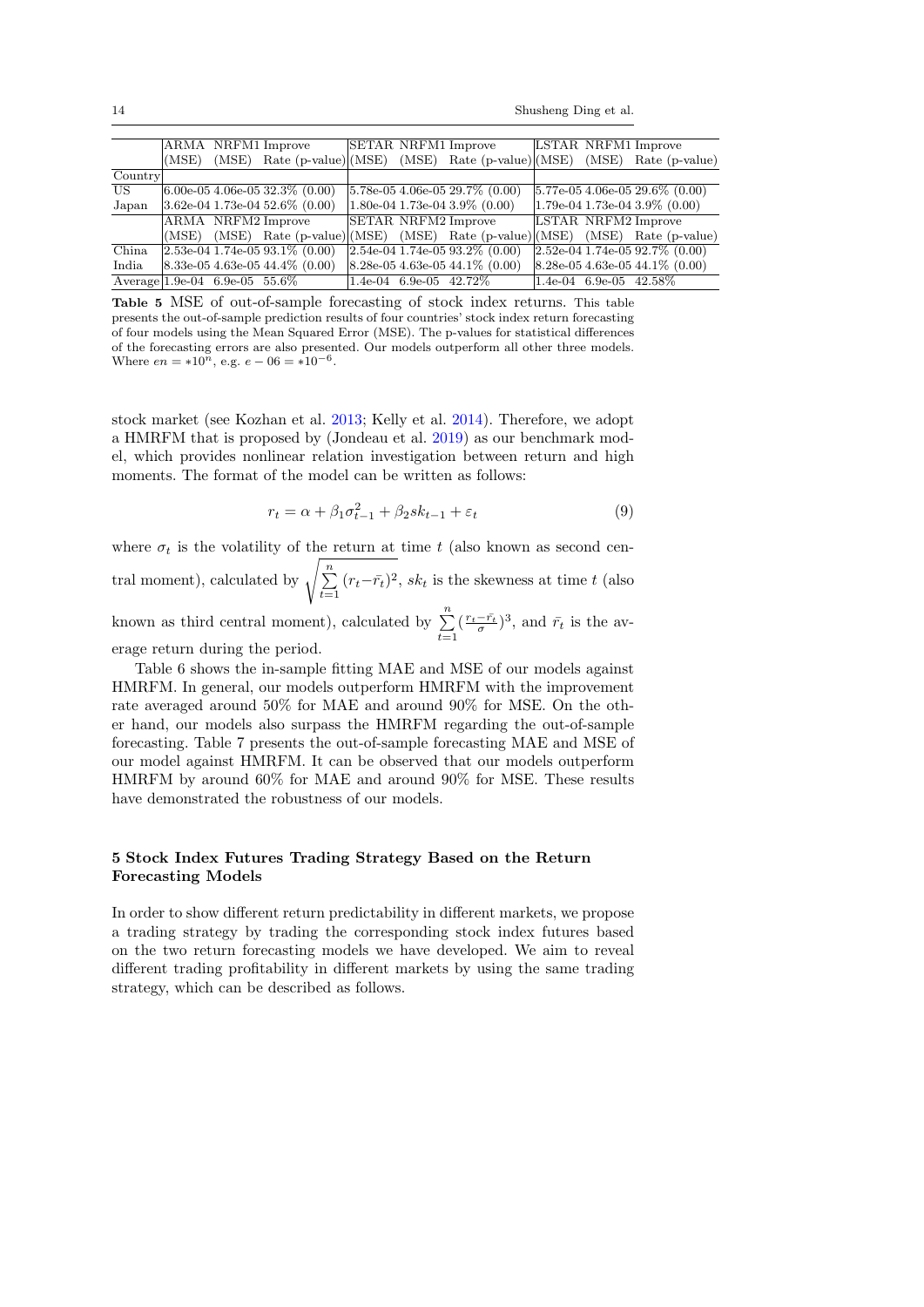|         | HMRFM NRFM1 Improve |        |                                | <b>HMRFM NRFM1 Improve</b> |       |                                                      |
|---------|---------------------|--------|--------------------------------|----------------------------|-------|------------------------------------------------------|
|         | (MAE)               |        | $(MAE)$ Rate $(p-value)/(MSE)$ |                            | (MSE) | Rate (p-value)                                       |
| Country |                     |        |                                |                            |       |                                                      |
| US      | 0.016               | 0.0029 | $81.8\%$ (0.00)                |                            |       | $ 0.00041 \t1.81e-0595.6\% \t(0.00) $                |
| Japan   | 0.015               | 0.0088 | $87.3\%$ $(0.00)$              |                            |       | $ 0.00046$ 0.00016 65.2\% (0.00)                     |
|         |                     |        | <b>HMRFM NRFM2 Improve</b>     | <b>HMRFM NRFM2 Improve</b> |       |                                                      |
|         | (MAE)               | (MAE)  | Rate $(p-value)/(MSE)$ (MSE)   |                            |       | Rate (p-value)                                       |
| China   | 0.0201              | 0.012  | $40.1\% (0.00)$                |                            |       | $[0.00084 \quad 3.57e-05 \quad 95.8\% \quad (0.00)]$ |
|         |                     |        |                                |                            |       |                                                      |
| India   | $ 0.015\rangle$     | 0.0092 | $38.6\%$ $(0.00)$              | 0.00056                    |       | $1.52e-0597.3\%$ (0.00)                              |

Table 6 MAE and MSE for in-sample fitting of stock index returns. This table presents both Mean Absolute Error (MAE) and Mean Squared Error (MSE) in-sample fitting results of four countries' stock index return regarding the two models. The p-values for statistical differences of the forecasting errors are also presented. Our models outperform HMRFM and our results are robust. Where  $en = *10^n$ , e.g.  $e - 06 = *10^{-6}$ .

|                        | <b>HMRFM NRFM1 Improve</b> |        |                        | <b>HMRFM NRFM1 Improve</b> |            |                          |
|------------------------|----------------------------|--------|------------------------|----------------------------|------------|--------------------------|
|                        | (MAE)                      | (MAE)  | Rate $(p-value)/(MSE)$ |                            | (MSE)      | Rate (p-value)           |
| Country                |                            |        |                        |                            |            |                          |
| US                     | 0.011                      | 0.0045 | $59.1\% (0.00)$        | 0.00026                    |            | $4.06e-0584.3\%$ (0.00)  |
| Japan                  | 0.013                      | 0.0091 | $30.6\%$ $(0.00)$      | 0.00038                    |            | 1.73e-04 $95.5\%$ (0.00) |
|                        | <b>HMRFM NRFM2 Improve</b> |        |                        | <b>HMRFM NRFM2 Improve</b> |            |                          |
|                        | (MAE)                      | (MAE)  | Rate $(p-value)/(MSE)$ |                            | (MSE)      | Rate (p-value)           |
| China                  | 0.014                      | 0.0018 | $87.1\%$ (0.00)        | 0.00052                    |            | $1.74e-0596.7\%$ (0.00)  |
| India.                 | $ 0.012\rangle$            | 0.0052 | $56.6\%$ $(0.00)$      | 0.00028                    |            | 4.63e-05 83.5% $(0.00)$  |
| $Average \vert 0.0125$ |                            | 0.0052 | 58.4%                  | 0.00036                    | $6.9e-0.5$ | $90.1\%$                 |

Table 7 MAE and MSE for out-of-sample forecasting of stock index returns. This table presents both Mean Absolute Error (MAE) and Mean Squared Error (MSE) for out-of-sample forecasting results of four countries' stock index return regarding the two models. The p-values for statistical differences of the forecasting errors are also presented. Our models outperform HMRFM and our results are robust. Where  $en = *10<sup>n</sup>$ , e.g.  $e-06 =$ ∗10−<sup>6</sup> .

Suppose we are now at time  $t$  before the market open time. We use our model to forecast the stock index return for time  $t$ . If the forecasted return is positive, then we long the corresponding stock index futures at its open price and we close our contract at its close price. On the other hand, if the forecasted return is negative, then we short the corresponding stock index futures at its open price and we also close our contract at its close price. At the end of time t, it is observable whether our strategy is successful or not. If the actual return is positive and we long the futures, then we earn the corresponding stock index futures return at time t. Otherwise, we lose the return of the same amount. The situation is exactly identical for the short position and negative return.

Therefore, the cumulative return of the trading strategy for each stock market is defined as:

$$
R^{TS} = \sum_{t=1}^{T} r_t^{TS}.
$$
 (10)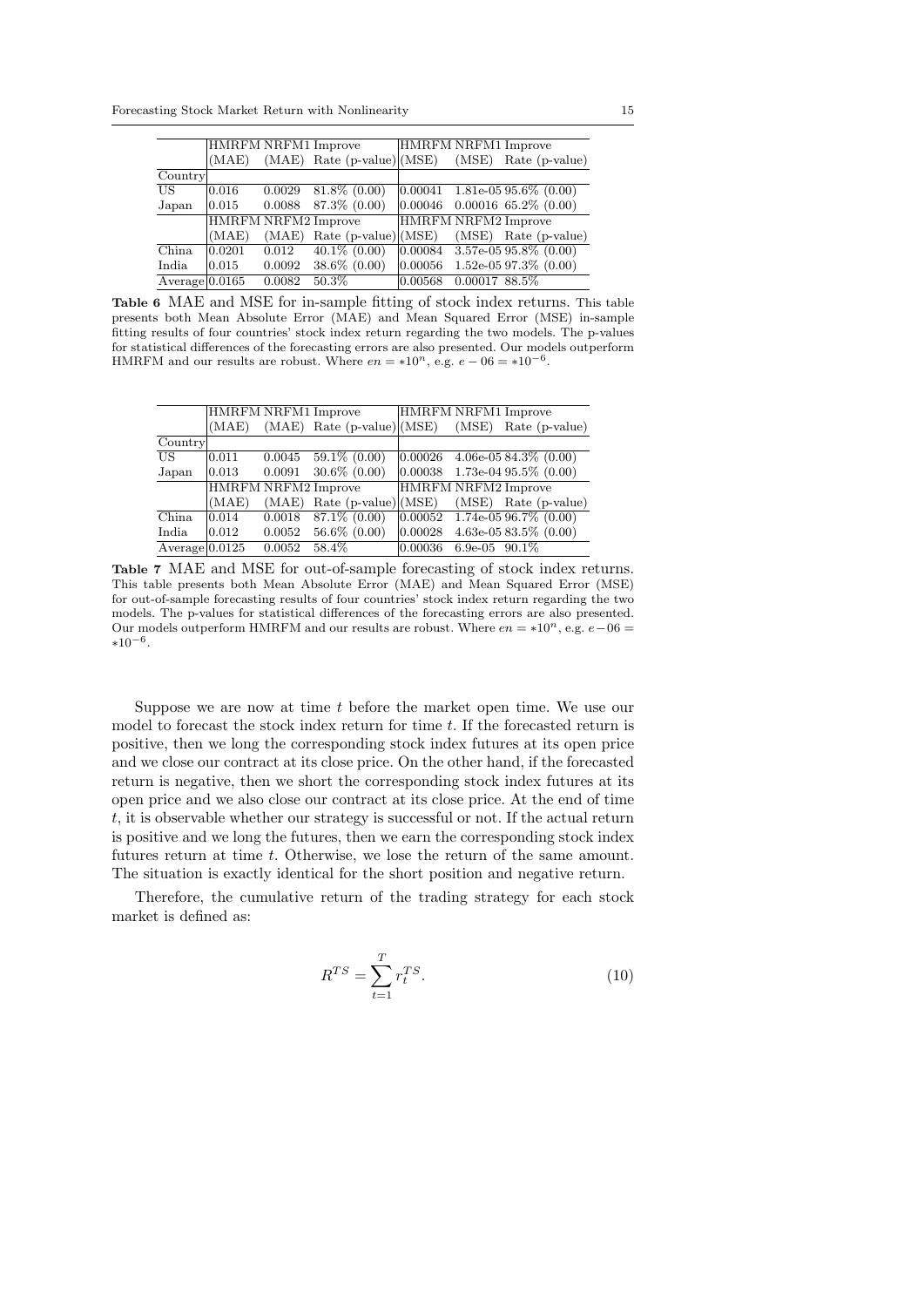In particular,

$$
r_t^{TS} = |ln(\frac{F_t^c}{F_t^o})| * I(r_t^{IF} r_t^{FR} \ge 0)
$$
\n(11)

where  $r_t^{TS}$  is the return from the trading strategy at time t,  $F_t^o$  is the stock index futures open price at time t and  $F_t^c$  is the stock index futures close price at time t,  $r_t^{IF}$  is the stock index futures return at time t and  $r_t^{FR}$  is the forecasted stock index futures return at time t,  $I(.)$  is the indicator function, when  $r_t^{IF} r_t^{FR} \geq 0$ , then  $I = 1$ , and  $I = -1$ , otherwise.

Then, we adopt the trading strategy to test our models against other four models based on the out-of-sample results (i.e. from January 1, 2012 to December 31 2017). It might be essential to point out the irrelevance of transaction cost for the trading strategy. The transaction cost of the trading strategy based on our forecasting model to compare with other AR-family models as well as the HMRFM, is trivial because all models are under similar trading mechanics, which incur the same amount of transaction cost. In other words, all models would be deducted same amount of transaction cost from their returns, which has little impact on the result. The empirical results have been presented in Table 8. From Table 8, it is clear that our model has substantial positive returns for all four countries over the 6-year period. Our model also exhibits the additional returns compared with other three ARMA models and HMRFM. Specifically, for the NRFM1, the returns for developed countries of our model slightly outperforms other four models. On the other side, however, the returns for emerging countries of our model (NRFM2) considerably outperforms other four models. In comparison between NRFM1 and NRFM2, the returns we can earn by using the trading strategy in emerging markets are substantially higher than we can earn in developed markets. Therefore, this result aligns with theoretical prediction that returns in emerging market are more predictable, which may lead to higher returns. More importantly, this empirical results also show that the nonlinear return forecasting model has large superiority in the emerging countries, which is also consistent with the existing arguments (see Avdoulas et al. [2018\)](#page-20-4).

From different trading strategies, the simple moving average (MA) trading strategy remains popular in the stock market (Fong and Yong [2005\)](#page-21-16). The advantages of MA strategy involve that it can easily smooth out market noise and then follow the real market trend. The fact that financial practitioners adopt MA strategy in making buy and sell decisions in the stock market endures for decades. Therefore, it is observable that the ARMA model has a higher cumulative return compared with other two AM-family models. More importantly, information inefficiency in the market could weaken the prompt adjustment of prices responding and reflecting all public available information. From the efficient market hypothesis, information inefficiency could present in the market efficiency in either weak form or semi-strong form. As a consequence, market prices could be massively impacted by psychological factors, which shall be analyzed under an irrational theoretical framework (Menkhoff [2010\)](#page-22-16). The models we built incorporate jumps in the return process to reflect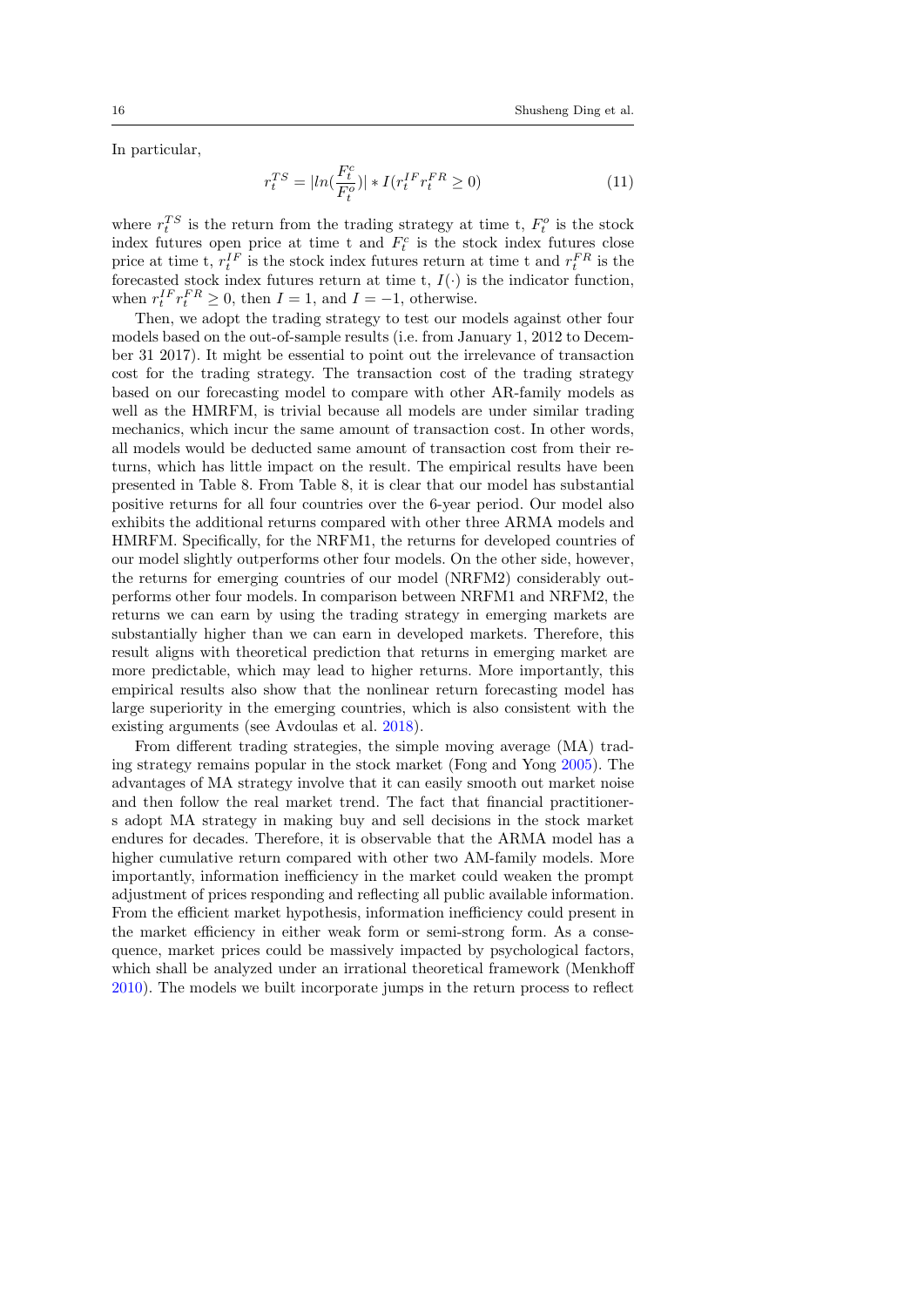informational surprises or news. This part helps our models to grab the discontinuity in information inefficient markets and thus provide higher returns in those markets. For the further model comparison, we present the hit ratios of all models in Table 9, which indicate the successful trading percentage of each model during the sample period. It is observable that our model has the largest hit ratio among all models. As a result, our model can be envisioned as the best performance model in both return earned and trading success.

| Country |             |              |              |              |        |
|---------|-------------|--------------|--------------|--------------|--------|
|         | <b>ARMA</b> | <b>SETAR</b> | <b>LSTAR</b> | <b>HMRFM</b> | NRFM1  |
| US      | 22.3%       | 23.2\%       | 23.2%        | 27.8%        | 35.6%  |
| Japan   | 21.9%       | 21.3%        | 21.2%        | 24.5%        | 30.9%  |
|         | <b>ARMA</b> | <b>SETAR</b> | <b>LSTAR</b> | <b>HMRFM</b> | NRFM2  |
| China.  | 40.8%       | 39.3%        | 39.2%        | 39.8%        | 56.9%  |
| India   | 81.1\%      | 75.9%        | 75.9%        | 88.5%        | 97.7%  |
| Average | 41.52%      | 39.92%       | 39.87%       | 45.87%       | 55.28% |

Table 8 Cumulative returns of trading strategy based on the return forecasting models. This table presents the out-of-sample results of four countries' stock index futures returns according to the trading strategy based on the return forecasting models. Our models have significantly higher returns than all other models.

| Country |             |              |        |              |       |
|---------|-------------|--------------|--------|--------------|-------|
|         | ARMA        | <b>SETAR</b> | LSTAR. | <b>HMRFM</b> | NRFM1 |
| US      | 45.7%       | 44.3%        | 41.1%  | 44.8%        | 51.8% |
| Japan   | 51.8%       | 49.3%        | 48.9%  | 49.5%        | 54.2% |
|         | <b>ARMA</b> | SETAR.       | LSTAR. | <b>HMRFM</b> | NRFM2 |
| China.  | 48.1\%      | 47.2%        | 46.7%  | 49.3%        | 51.4% |
| India   | 49.1%       | 48.7%        | 48.2%  | 52.1%        | 53.9% |

Table 9 Hit ratios of trading strategy based on the return forecasting models.

## 6 Conclusion

To conclude, we have built two return forecasting models based on GP method for both developed markets and emerging markets. Our developed models have superior properties in many respects. Firstly, our model only uses lagged returns as predictors rather than filling copious variables into the model. Secondly, our models are AI based propositions, which incorporate special relations in the stock market, such as nonlinearity. Thirdly, our models distinguish developed markets from emerging markets, which restore market characteristics into our models. Empirically, we show that our models present significant improvements in return forecasting compared with AutoRegressive (AR) family models in both linear and nonlinear forms. The improvement rate is around 30% for in-sample fitting and around 40% for out-of-sample forecasting. Based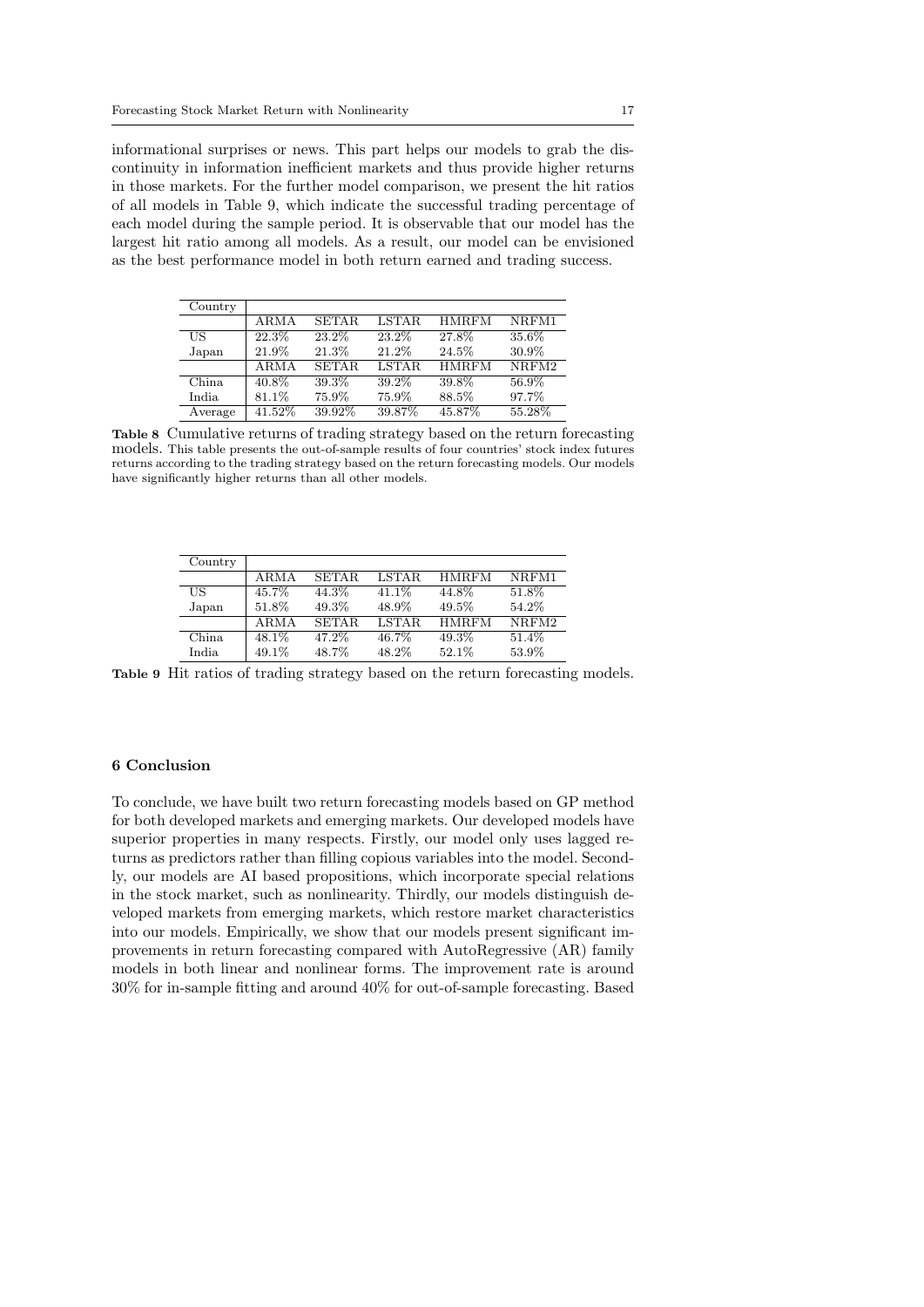on those precise return forecasting models, we also propose a trading strategy and the trading strategy has been verified to be highly profitable in both developed markets and emerging markets. In particular, compared with other AR-family models, our model earned 55% profitability on average while other models only earned 40%. Specifically, our model earned 35% and 30% annualized return in US and Japan respectively. In contrast, other models earned 23% and 21% annualized return in US and Japan respectively. For emerging economics, our model earned 57% and 98% annualized return in China and India respectively. In contrast, other models earned 40% and 75% annualized return in China and India respectively. It is arguable that our model displays superior performance over other models with same trading strategy in the futures markets. This superior performance could be attributed to the nonlinearity capture in our model. Moreover, our models also outperform the traditional non-linear model, which illustrates the outstanding information extraction ability of the GP approach.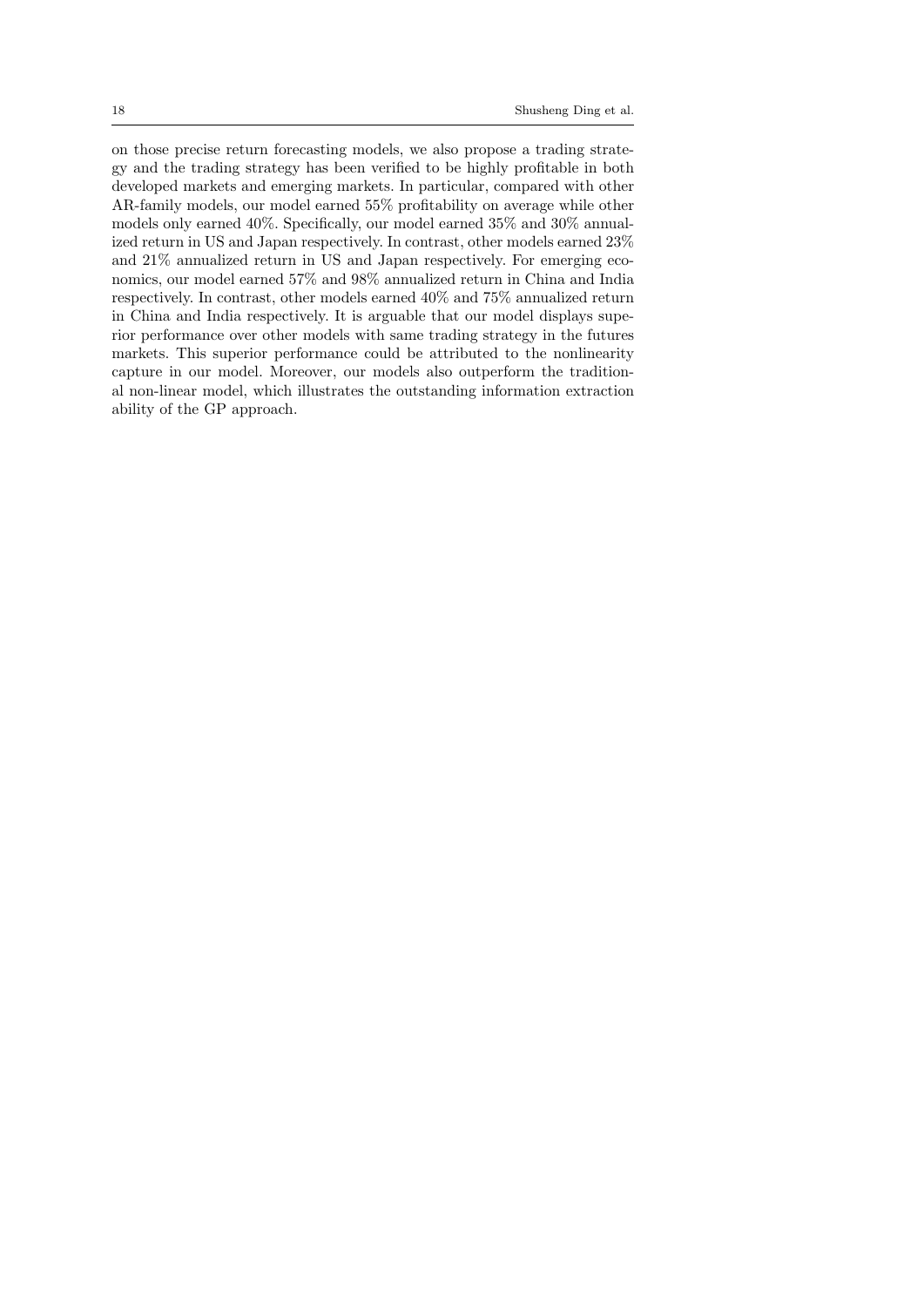#### Bibliography

- <span id="page-20-11"></span>Andersen TG, Bollerslev T (1998) Deutsche mark–dollar volatility: intraday activity patterns, macroeconomic announcements, and longer run dependencies. Journal of Finance 53(1):219–265
- <span id="page-20-0"></span>Ang A, Bekaert G (2006) Stock return predictability: Is it there? The Review of Financial Studies 20(3):651–707
- <span id="page-20-4"></span>Avdoulas C, Bekiros S, Boubaker S (2018) Evolutionary-based return forecasting with nonlinear star models: evidence from the eurozone peripheral stock markets. Annals of Operations Research 262(2):307–333, DOI 10.1007/s10479-015-2078-z
- <span id="page-20-7"></span>Aydogan K, Gursoy G (2000) P/e and price-to-book ratios as predictors of stock returns in emerging equity markets. Emerging Markets Quarterly  $4(4):60-67$
- <span id="page-20-12"></span>Banzhaf W, Francone FD, Keller RE, Nordin P (1998) Genetic programming: an introduction: on the automatic evolution of computer programs and its applications. Morgan Kaufmann Publishers Inc., San Francisco, CA, USA
- <span id="page-20-6"></span>Bates DS (1996) Jumps and stochastic volatility: Exchange rate processes implicit in deutsche mark options. The Review of Financial Studies 9(1):69– 107
- <span id="page-20-9"></span>Batten JA, Lucey BM, McGroarty F, Peat M, Urquhart A (2018) Does intraday technical trading have predictive power in precious metal markets? Journal of International Financial Markets, Institutions and Money 52:102  $-113$ , DOI https://doi.org/10.1016/j.intfin.2017.06.005
- <span id="page-20-10"></span>Bhola J, Soni S, Cheema GK (2019) Genetic algorithm based optimized leach protocol for energy efficient wireless sensor networks. Journal of Ambient Intelligence and Humanized Computing pp 1–8
- <span id="page-20-2"></span>Bollerslev T, Todorov V, Xu L (2015) Tail risk premia and return predictability. Journal of Financial Economics 118(1):113 – 134, DOI doi.org/10.1016/ j.jfineco.2015.02.010
- <span id="page-20-13"></span>Bollerslev T, Patton AJ, Quaedvlieg R (2016) Exploiting the errors: A simple approach for improved volatility forecasting. Journal of Econometrics 192(1):1–18
- <span id="page-20-8"></span>Cai Z, Wang Y, Wang Y (2015) Testing instability in a predictive regression model with nonstationary regressors. Econometric Theory 31(5):953980, DOI 10.1017/S0266466614000590
- <span id="page-20-3"></span>Campbell JY, Shiller RJ (1988) The dividend-price ratio and expectations of future dividends and discount factors. The Review of Financial Studies 1(3):195–228
- <span id="page-20-1"></span>Campbell JY, Yogo M (2006) Efficient tests of stock return predictability. Journal of Financial Economics 81(1):27 – 60, DOI doi.org/10.1016/j.jfineco. 2005.05.008
- <span id="page-20-5"></span>Chan WH, Maheu JM (2002) Conditional jump dynamics in stock market returns. Journal of Business & Economic Statistics 20(3):377–389, DOI 10.1198/073500102288618513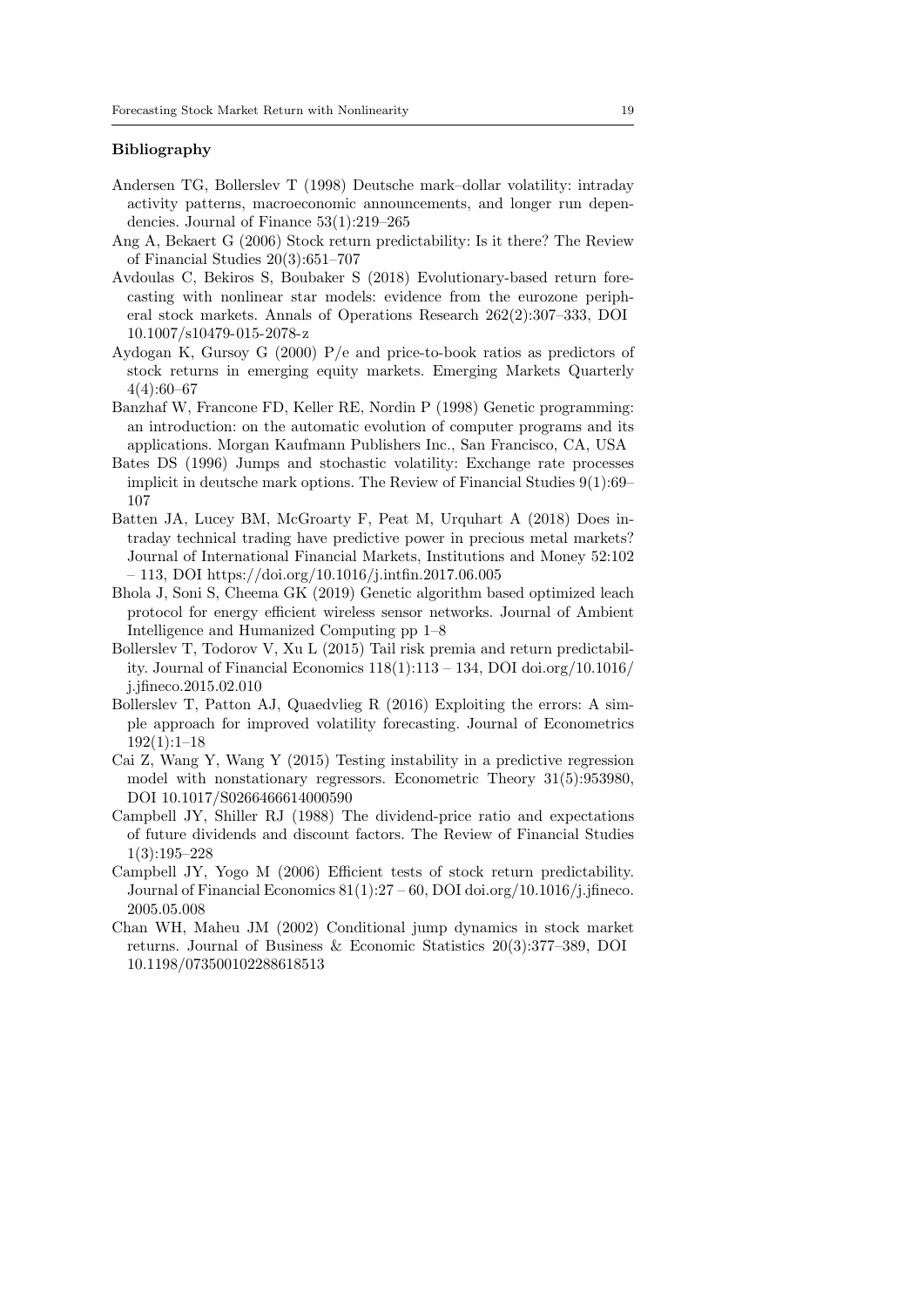- <span id="page-21-6"></span>Chen WH, Shih JY, Wu S (2006) Comparison of support-vector machines and back propagation neural networks in forecasting the six major asian stock markets. International Journal of Electronic Finance 1(1):49–67
- <span id="page-21-11"></span>Chen X, Gao P (2019) Path planning and control of soccer robot based on genetic algorithm. Journal of Ambient Intelligence and Humanized Computing pp 1–10
- <span id="page-21-7"></span>Choudhry R, Garg K (2008) A hybrid machine learning system for stock market forecasting. World Academy of Science, Engineering and Technology 39(3):315–318
- <span id="page-21-8"></span>Cremers M, Weinbaum D (2010) Deviations from put-call parity and stock return predictability. Journal of Financial and Quantitative Analysis 45(2):335367, DOI 10.1017/S002210901000013X
- <span id="page-21-4"></span>Cremers M, Halling M, Weinbaum D (2015) Aggregate jump and volatility risk in the crosssection of stock returns. The Journal of Finance 70(2):577–614
- <span id="page-21-3"></span>Ding Z, Granger CW, Engle RF (1993) A long memory property of stock market returns and a new model. Journal of Empirical Finance  $1(1):83$  – 106, DOI doi.org/10.1016/0927-5398(93)90006-D
- <span id="page-21-10"></span>Facchini F, Digiesi S, Mossa G (2020) Optimal dry port configuration for container terminals: A non-linear model for sustainable decision making. International Journal of Production Economics 219:164–178
- <span id="page-21-0"></span>Fama EF (1970) Efficient capital markets: A review of theory and empirical work. The Journal of Finance 25(2):383–417
- <span id="page-21-1"></span>Fama EF, French KR (1988) Dividend yields and expected stock returns. Journal of Financial Economics  $22(1):3 - 25$ , DOI doi.org/10.1016/ 0304-405X(88)90020-7
- <span id="page-21-12"></span>Ferrara L, Marcellino M, Mogliani M (2015) Macroeconomic forecasting during the great recession: The return of non-linearity? International Journal of Forecasting 31(3):664 – 679, DOI doi.org/10.1016/j.ijforecast.2014.11.005
- <span id="page-21-16"></span>Fong WM, Yong LH (2005) Chasing trends: recursive moving average trading rules and internet stocks. Journal of Empirical Finance 12(1):43 – 76, DOI doi.org/10.1016/j.jempfin.2003.07.002
- <span id="page-21-5"></span>Gencay R, Selcuk F (2004) Extreme value theory and value-at-risk: Relative performance in emerging markets. International Journal of Forecasting 20(2):287 – 303, DOI doi.org/10.1016/j.ijforecast.2003.09.005
- <span id="page-21-2"></span>Golez B, Koudijs P (2018) Four centuries of return predictability. Journal of Financial Economics 127(2):248 – 263, DOI doi.org/10.1016/j.jfineco.2017. 12.007
- <span id="page-21-15"></span>Golosnoy V, Hamid A, Okhrin Y (2014) The empirical similarity approach for volatility prediction. Journal of Banking & Finance 40(Supplement C):321 – 329, DOI doi.org/10.1016/j.jbankfin.2013.12.009
- <span id="page-21-9"></span>Goyal A, Welch I (2003) Predicting the equity premium with dividend ratios. Management Science 49(5):639–654, DOI 10.1287/mnsc.49.5.639.15149
- <span id="page-21-13"></span>Hansen BE (1997) Inference in tar models. Studies in Nonlinear Dynamics & Econometrics 2(1)
- <span id="page-21-14"></span>Hansen BE (2000) Sample splitting and threshold estimation. Econometrica 68(3):575–603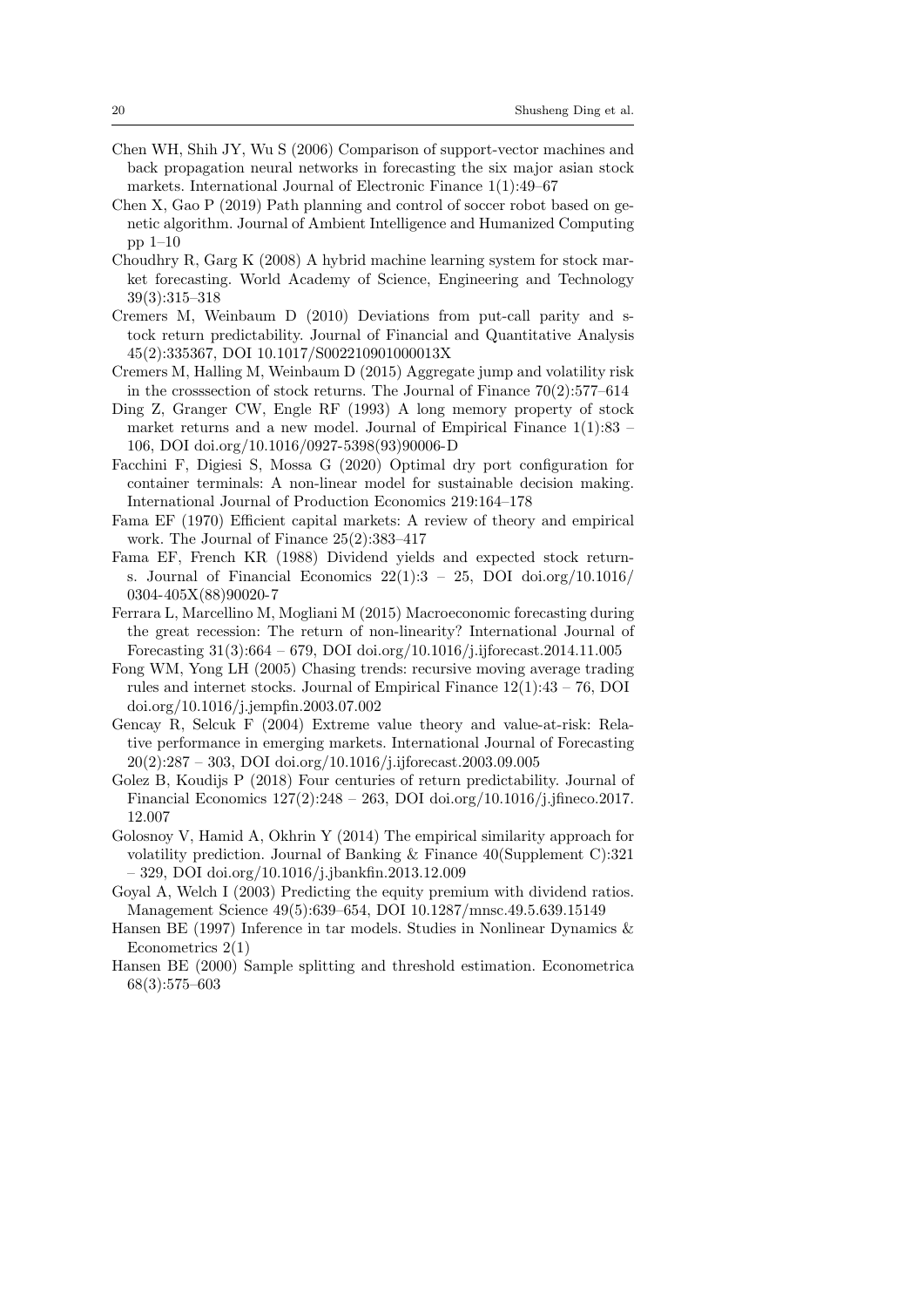- <span id="page-22-11"></span>Hirsh H, Banzhaf W, Koza JR, Ryan C, Spector L, Jacob C (2000) Genetic programming. IEEE Intelligent Systems 15(3):74–84
- <span id="page-22-9"></span>Hurn AS, Silvennoinen A, Tersvirta T (2016) A smooth transition logit model of the effects of deregulation in the electricity market. Journal of Applied Econometrics 31(4):707–733
- <span id="page-22-7"></span>Jiang F, Tong G, Song G (2019) Technical analysis profitability without data snooping bias: Evidence from chinese stock market. International Review of Finance 19(1):191–206
- <span id="page-22-5"></span>Jiang X, Lee BS (2007) Stock returns, dividend yield, and book-to-market ratio. Journal of Banking & Finance  $31(2):455 - 475$ , DOI doi.org/10.1016/ j.jbankfin.2006.07.012
- <span id="page-22-15"></span>Jondeau E, Zhang Q, Zhu X (2019) Average skewness matters. Journal of Financial Economics 134(1):29–47
- <span id="page-22-14"></span>Kelly B, Jiang H (2014) Tail risk and asset prices. The Review of Financial Studies 27(10):2841–2871
- <span id="page-22-1"></span>Kim HY, Mei JP (2001) What makes the stock market jump? an analysis of political risk on hong kong stock returns. Journal of International Money and Finance 20(7):1003 – 1016, DOI doi.org/10.1016/S0261-5606(01)00035-3
- <span id="page-22-12"></span>Kim JH, Shamsuddin A (2008) Are asian stock markets efficient? evidence from new multiple variance ratio tests. Journal of Empirical Finance 15(3):518 – 532, DOI doi.org/10.1016/j.jempfin.2007.07.001
- <span id="page-22-2"></span>Kou SG (2002) A jump-diffusion model for option pricing. Management Science 48(8):1086–1101
- <span id="page-22-13"></span>Kozhan R, Neuberger A, Schneider P (2013) The skew risk premium in the equity index market. The Review of Financial Studies 26(9):2174–2203
- <span id="page-22-4"></span>Lamont O (1998) Earnings and expected returns. The Journal of Finance 53(5):1563–1587
- <span id="page-22-3"></span>Lee BS, Paek M, Ha Y, Ko K (2015) The dynamics of market volatility, market return, and equity fund flow: International evidence. International Review of Economics & Finance 35:214 – 227, DOI doi.org/10.1016/j.iref.2014.10.001
- <span id="page-22-6"></span>Lettau M, Ludvigson S (2001) Consumption, aggregate wealth, and expected stock returns. The Journal of Finance 56(3):815–849
- <span id="page-22-0"></span>Liu R, Yang J, Ruan C (2019) Expected stock return and mixed frequency variance risk premium data. Journal of Ambient Intelligence and Humanized Computing pp 1–12
- <span id="page-22-8"></span>Manahov V, Hudson R, Hoque H (2015) Return predictability and the wisdom of crowds: Genetic programming trading algorithms, the marginal trader hypothesis and the hayek hypothesis. Journal of International Financial Markets, Institutions and Money 37(Supplement C):85 – 98, DOI doi.org/10.1016/j.intfin.2015.02.009
- <span id="page-22-10"></span>Marcellino M, Stock JH, Watson MW (2006) A comparison of direct and iterated multistep ar methods for forecasting macroeconomic time series. Journal of Econometrics  $135(1):499 - 526$ , DOI doi.org/10.1016/j.jeconom. 2005.07.020
- <span id="page-22-16"></span>Menkhoff L (2010) The use of technical analysis by fund managers: International evidence. Journal of Banking & Finance  $34(11):2573 - 2586$ , DOI